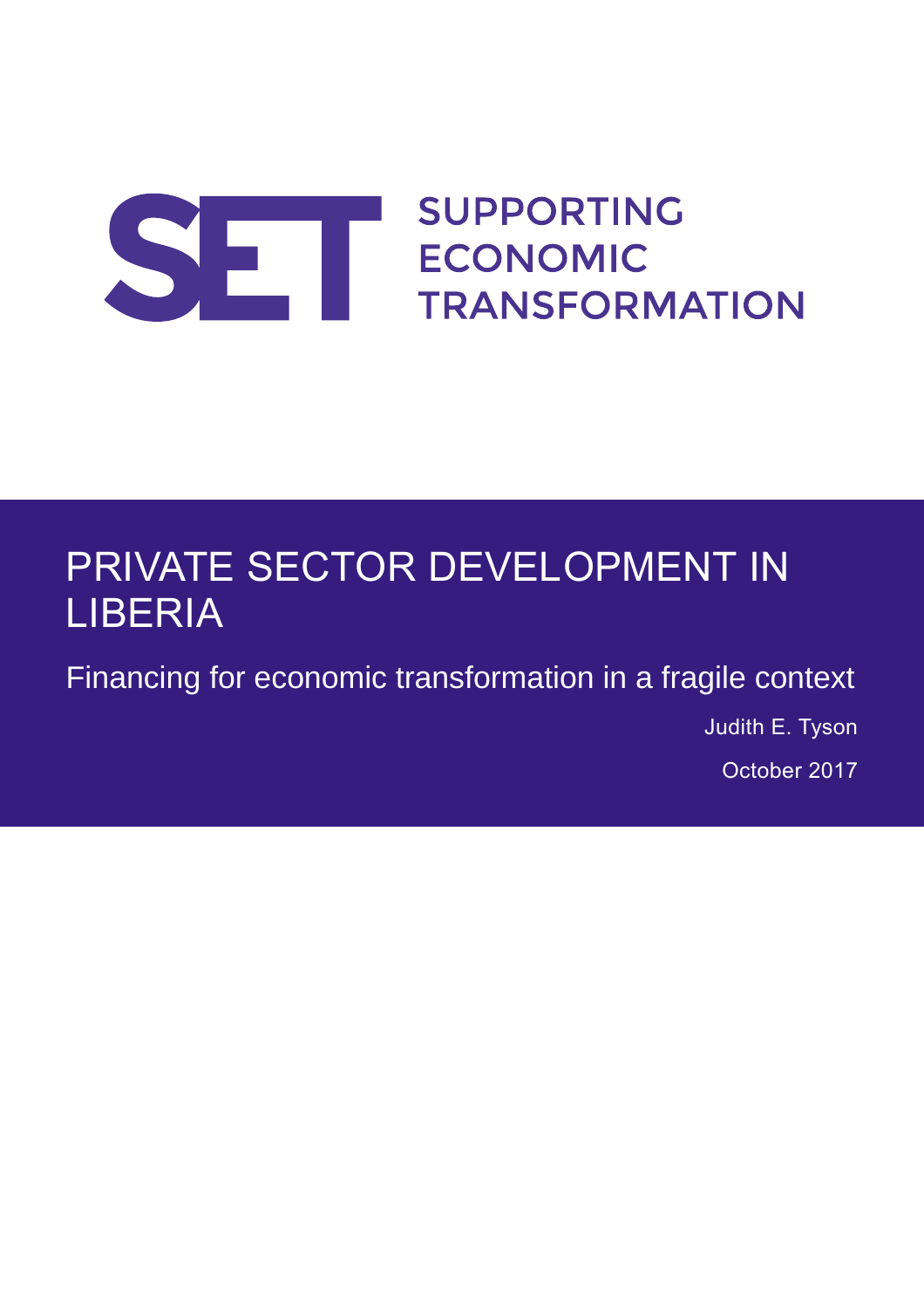#### **Acknowledgements**

This paper has been authored by Dr. Judith Tyson, research fellow at the Overseas Development Institute.

The author would like to thank those who have helped with the research and fieldwork involved in the writing of the paper in Liberia and those who were instrumental in the related investment conference hosted by SET in London in September 2017: [http://set.odi.org/14-september-2017-uk-liberia-partnership](http://set.odi.org/14-september-2017-uk-liberia-partnership-investing-infrastructure-energy-agriculture/)[investing-infrastructure-energy-agriculture/.](http://set.odi.org/14-september-2017-uk-liberia-partnership-investing-infrastructure-energy-agriculture/)

In particular, she would like to thank His Excellency Dr Mohammed Sheriff, the Liberian Ambassador to the UK, and David Belgrove OBE, British Ambassador to Liberia, Mr Samuel Thompson and Mr Patrick Alix of Minamoto International and the National Investment Commission of Liberia.

She would also like to thank Dr. John Lepper and Dr. Dirk Willem te Velde for their helpful and instructive comments.

She also gratefully acknowledges the UK Department for International Development (DFID) for its financial support of the paper.

All views expressed are those of the authors alone and do not reflect DFID or ODI views. For further information about ODI's SET Programme please contact Sonia Hoque [\(s.hoque@odi.org.uk\)](mailto:s.hoque@odi.org.uk), Programme Manager of SET, or visit <http://set.odi.org/>

#### © SUPPORTING ECONOMIC TRANSFORMATION.

The views presented in this publication are those of the author(s) and do not necessarily represent the views of **DFID** or **ODI**.



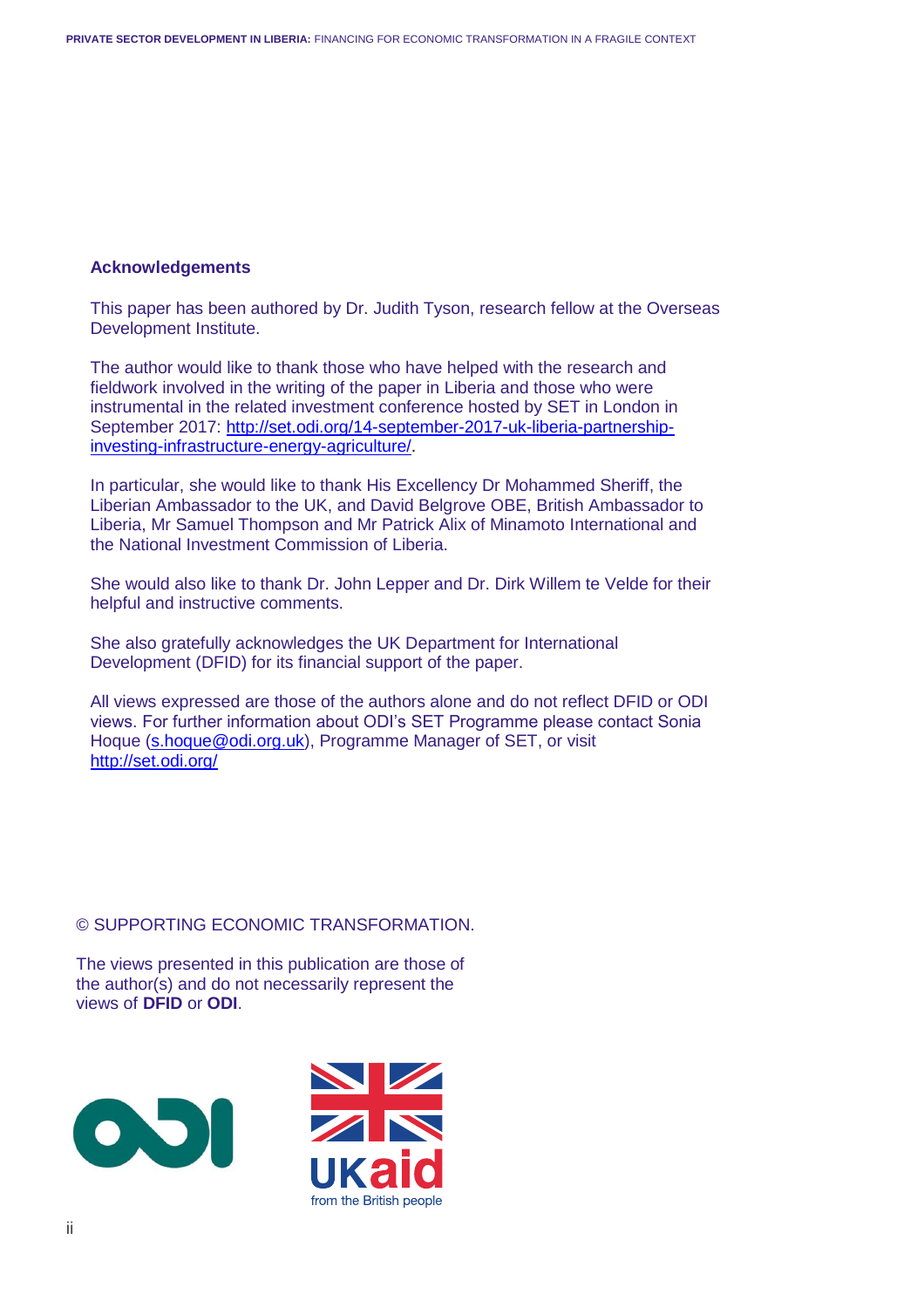## **CONTENTS**

| 3.3.1 Strong public-private co-ordination mechanisms for agricultural development ______ 15   |      |
|-----------------------------------------------------------------------------------------------|------|
| 3.3.2 Synchronised and targeted infrastructure development ______________________16           |      |
| 3.3.3 Mobilise private finance for agricultural and infrastructure development ____________17 |      |
|                                                                                               |      |
|                                                                                               |      |
|                                                                                               | $21$ |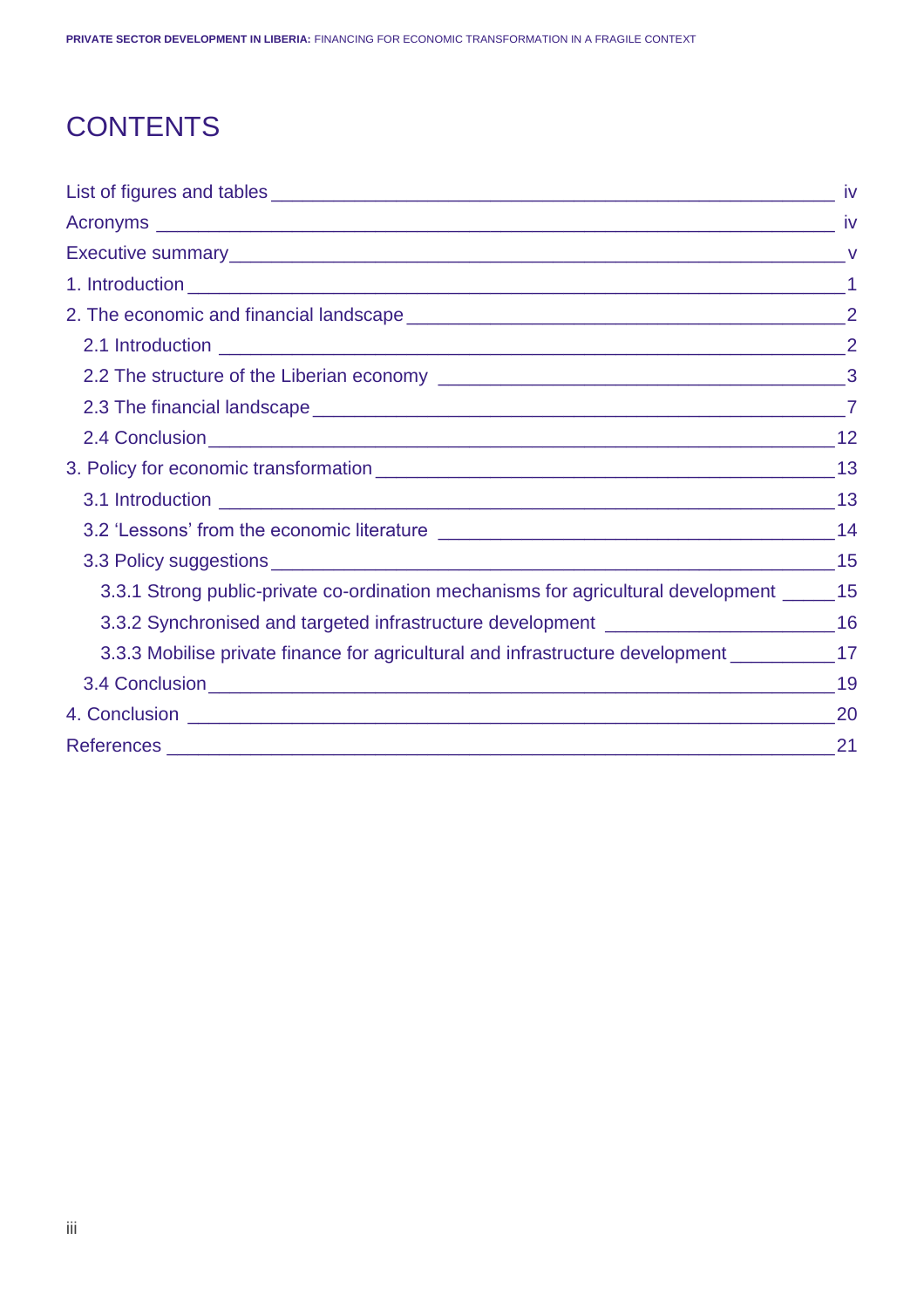## LIST OF FIGURES AND TABLES

## **Figures**

- Figure 1: GDP growth (2010-2018)
- Figure 2: Sectoral composition of GDP (% of GDP)
- Figure 3: Agriculture as a percentage of GDP (2016)
- Figure 4: Per capita GDP (2010-2016)
- Figure 5: Population with access to key aspects of infrastructure
- Figure 6: Liberia's financing relative to GDP (2015 stock)
- Figure 7: Liberia's financing by source (2015 stock)
- Figure 8: Sectoral composition of Liberia's FDI (2015)
- Figure 9: Liberia's domestic credit to private sector by banks (% of GDP)
- Figure 10: Sectoral composition of Liberia's domestic bank lending (2015)
- Figure 11: Liberia's GDP and financing stock by sector (2016)

### **Tables**

Table 1: London stock exchange issues for Liberian companies (2010-2015) Table 2: Policy instruments for manufacturing and agricultural processing

## ACRONYMS

| <b>AFDB</b>  | African Development Bank                      |
|--------------|-----------------------------------------------|
| <b>CBL</b>   | <b>Central Bank of Liberia</b>                |
| <b>CDC</b>   | <b>CDC Group</b>                              |
| <b>DFI</b>   | Development Finance Institution               |
| EIB          | European Investment Bank                      |
| <b>FCAS</b>  | Fragile and conflicted-affected states        |
| <b>FDI</b>   | Foreign direct investment                     |
| <b>GDP</b>   | Gross domestic product                        |
| GoL          | Government of Liberia                         |
| <b>IFC</b>   | <b>International Finance Corporation</b>      |
| <b>IMF</b>   | <b>International Monetary Fund</b>            |
| <b>NIC</b>   | National Investment Commission of Liberia     |
| <b>NFBI</b>  | Non-bank financial institutions               |
| <b>PIU</b>   | <b>Project Implementing Unit</b>              |
| <b>REER</b>  | Real effective exchange rate                  |
| <b>SEZ</b>   | Special economic zone                         |
| <b>SMEs</b>  | Small and medium-sized enterprises            |
| <b>SSA</b>   | Sub-Saharan Africa                            |
| <b>UK</b>    | United Kingdom                                |
| UN.          | <b>United Nations</b>                         |
| <b>UNECA</b> | United Nations Economic Commission for Africa |
| US           | <b>United States</b>                          |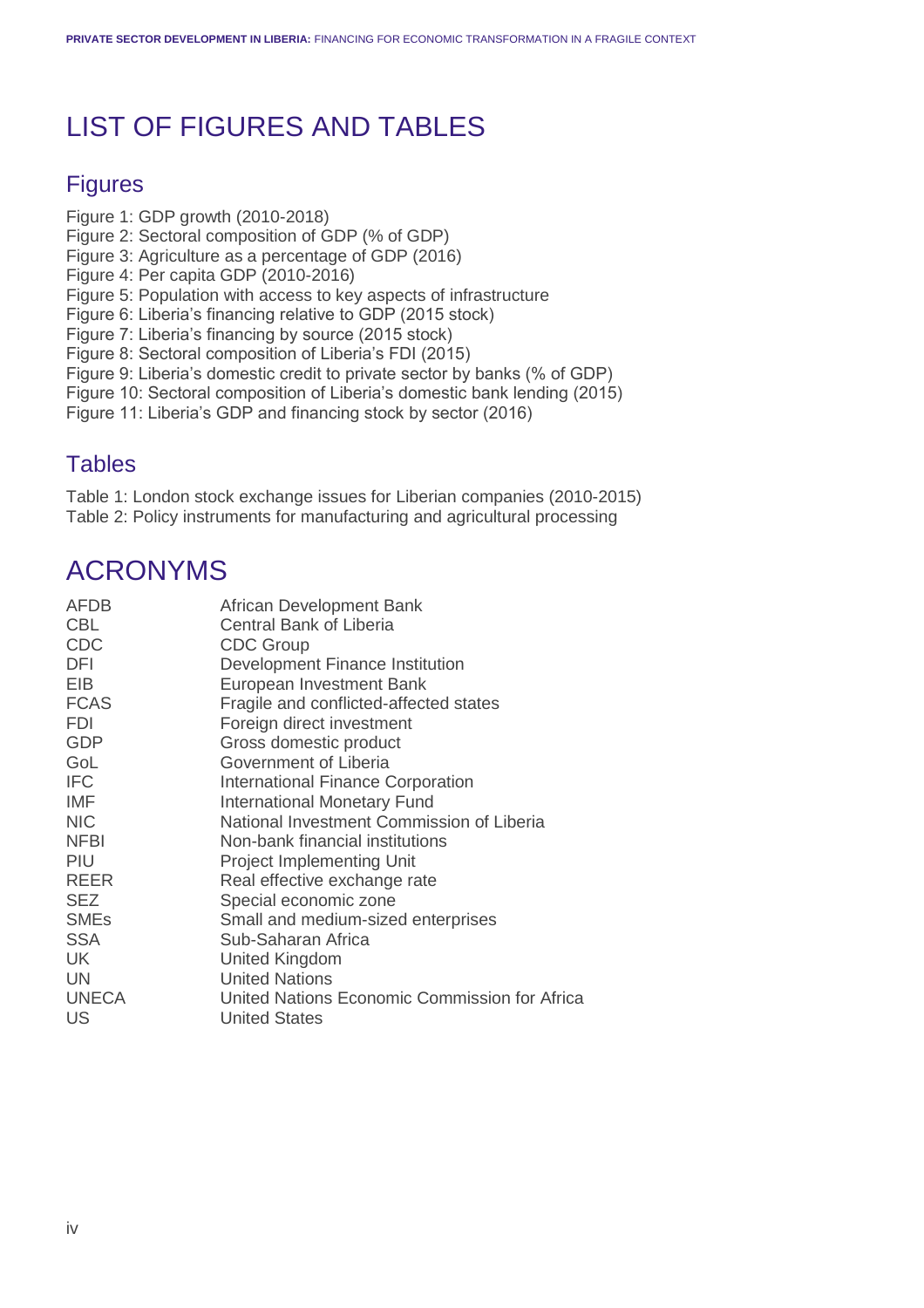## EXECUTIVE SUMMARY

Economic transformation is needed if low-income countries are to transition to middle-income countries with the prosperity and stability that this confers. It is formally defined as consisting of two processes - the shifting of labour and other **resources from lower- to higher-productivity sectors** and **increases in productivity** within sectors. It can be more informally understood for low-income countries as shifting resources from low-productivity agriculture and informal sectors to high-productivity formal sectors in combination with the diversification of production, growth in export competitiveness and the expansion of formal-sector employment (McMillan et al., 2017).

The most important **constraints to economic transformation in fragile and low-income countries** are poor infrastructure, limited financing, ineffective institutions and social and economic environments inimical to business. Together, they often create an **economic structure concentrated in low productivity agriculture and informal employment.** These, in turn, reinforce 'poverty traps' and impede creation of political and economic resilience. If initiating change for the better in such countries is difficult, then maintaining momentum is even more challenging.

Indeed, the extent of these challenges explains why there is only a limited number of low-income countries that have successfully transformed out of poverty and economic fragility (IMF, 2015).

**Liberia is a typical fragile, low-income state**. It has a high concentration of GDP and employment in subsistence agriculture and informal occupations. It relies heavily on the extractive sector for fiscal revenues and exports. Economic growth is constrained by ineffective infrastructure, few sources of private finance and a cultural environment that hampers business. These factors result in some of the highest poverty levels in the world. In 2016, per capita GDP was only \$367 (approximately 60% of the average for low-income countries) and around 64% of the population was living on less than one dollar a day.

Creating structural change in such an environment is difficult and faces significant challenges especially when tackled at a nationwide level. However, the literature on economic transformation<sup>12</sup> shows that it is neither economically necessary nor politically realistic to address all impediments to economic transformation at once.

Instead, a **focused and coordinated approach on a single sector** commanding a measure of comparative advantage when combined with **essential pre-conditions** can initiate take off of economic growth. These preconditions are established private property rights, adequate infrastructure and export cost competitiveness.<sup>3</sup>

This implies that Liberian policy should focus on developing a 'single sector'. The Government's economic strategy has already identified **agricultural as the preferred sector**. This is because of Liberia's rich endowments in agriculture, the potential for increasing productivity through local processing and indigenous value-chains and its potential to create a range of employment opportunities.

Specific policy recommendations that could drive success in developing the agricultural sector are:

• Creating a strong **public-private coordination** mechanisms to overcome coordination failures in private sector development;

<sup>1</sup> See McMillan et al, 2017, for a detailed review of the literature including the evidence-base relating to a 'single sector' approach and a fuller set of references including the literature from Rodrik and Lin.

<sup>&</sup>lt;sup>2</sup> Detailing specific case studies is beyond the scope of this paper but is available on the SET website including in McMillan et al, 2017 and in detailed studies on specific countries. However, the country case studies provided there illustrate that there are different pathways to economic transformation which rely on varied policy combinations and ways of addressing political-economic obstacles. They include Rwanda in agricultural processing, Ethiopia and Bangladesh in manufacturing including of textiles and clothing and Mauritius where there was a successful transition from plantation agriculture to manufacturing and then to high-value services.

<sup>&</sup>lt;sup>3</sup> The literature also challenges that 'good governance' is a prerequisite for economic transformation. (McMillan et al., 2017)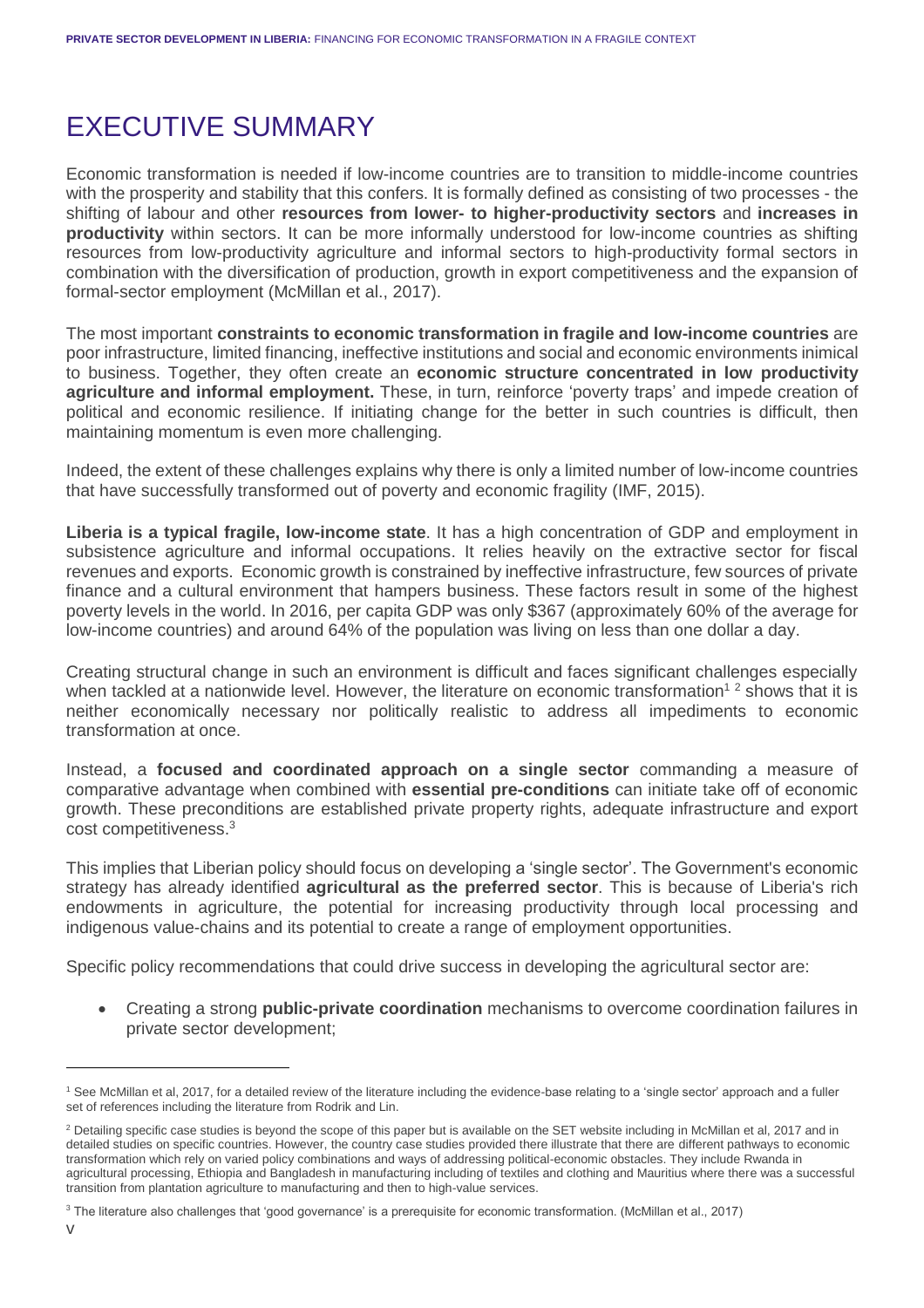- Continuing a focus on **establishing improved infrastructure** but with a greater emphasis on supporting private sector development in agriculture including developing new value-chains and enhancing existing ones;
- **Mobilising private finance** for investment in the agriculture sector including the use of blended finance; and
- **Increasing the DFI-led 'impact accelerator funds'** to create demonstration effects and 'learning by doing' opportunities that can act as a catalyst for broader social and economic transformation.

Finally, it should be noted, that such focus single sector approach should be seen as a starting point for economic transformation in low-income countries. In the medium-term, it would be hoped that much greater deepening and diversification of multiple sectors across the economy would be achieved and, indeed, would be seen as necessary for achieving middle income status where economies are not only larger but more complex and diversified, providing the means to achieve broadly-shared prosperity and economic and political stability are the goals of economic transformation.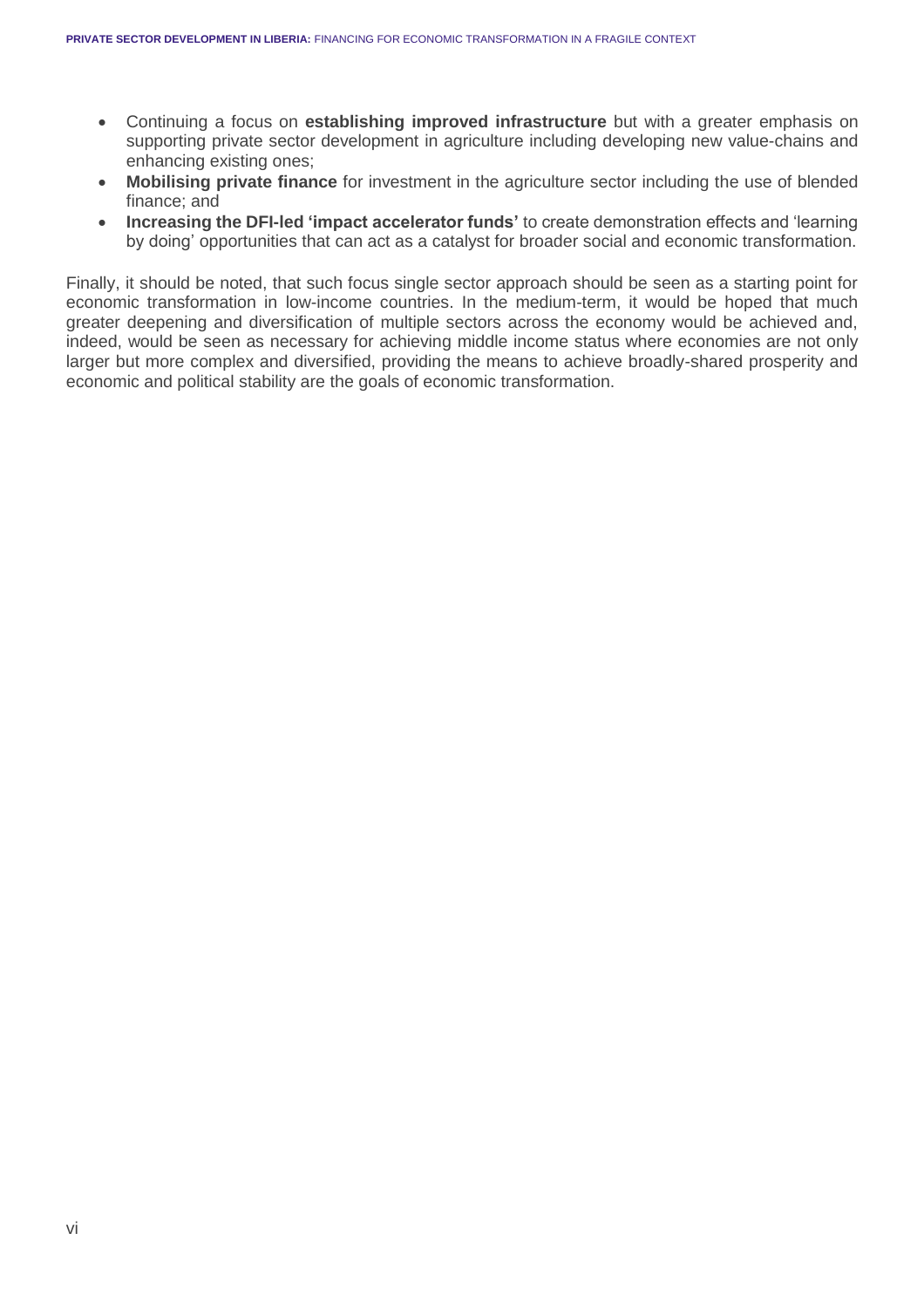## 1. INTRODUCTION

Increasingly, the development community has become focused on how to stabilise fragile and conflictaffected states (FCAS), not only to enhance economic development, but also to safeguard international security and stability.

It has been found that multiple factors interact to re-establish stability and resilience after conflict. Reestablishment of political stability and accountability and economic stabilisation are important. However, relatively few FCAS have managed to move away from conflict follow a long-term path leading to becoming stability and prosperity (IMF, 2015).

This paper examines Liberia as one instance of a FCAS that, it is hoped, is making this transition. It concentrates on one particular aspect of economic renewal - the revival of private sector growth.

Liberia is of particular interest because, although it remains fragile,<sup>4</sup> it has made significant progress including establishing a stable democratic government. Further, it has set out an economic strategy that is well-grounded in the country's comparative advantages and has attracted significant donor support.

Nevertheless, Liberia remains one of the poorest countries the world and the barriers to moving beyond being a stable, but poor, country towards economic prosperity remain significant. Section 2 shows that the structure of its economy remains heavily concentrated in agriculture and extractives while inadequately developed infrastructure and lack of finance are significant constraints on economic transformation.

Section 3 discusses how to tackle these issues. It suggests that for a fragile state, like Liberia, a possible path is to focus on a single sector. For Liberia, this is most likely to be the agricultural sector and to include development of local processing and value-chains (World Bank, 2012; AFDB, 2013; Republic of Liberia, 2015) in close coordination with donors and private investors.

Elsewhere<sup>5</sup> such an approach has allowed limited capacity to be narrowly focussed thus facilitating greater success. Equally importantly, such approaches have also provided important demonstration effects that can be a catalyst for 'kick-starting' broader transformation change.

Section 3 also makes specific policy suggestions that could help facilitate this approach. They include the need for:

- Creating a strong **public-private coordination** mechanism to overcome coordination failures in private sector development;
- Continued focus on **establishing improved infrastructure** but with a greater focus on supporting private sector development in agriculture including value-chains;
- The **mobilisation of private finance** for investment in the agriculture sector including the use of blended finance; and
- **Increases in DFI-led 'impact accelerator funds'** to create demonstration effects and 'learning by doing' opportunities that can be a catalyst for broader transformation.

Section 4 concludes by commenting that starting and maintaining economic transformation in FCAS including Liberia is a difficult process but that careful coordination and shared financing amongst the Government, donors and private investors may offer a pathway for this to happen as well as that such an approach is a starting point for broader transformation.

<sup>4</sup> Under the IMF definitions (IMF, 2017) and the World Bank's 'Harmonised List of Fragile Situations, FY2017'. http://www.worldbank.org/en/topic/fragilityconflictviolence/brief/harmonized-list-of-fragile-situations.

<sup>&</sup>lt;sup>5</sup> See footnote 2 for case study examples and further references.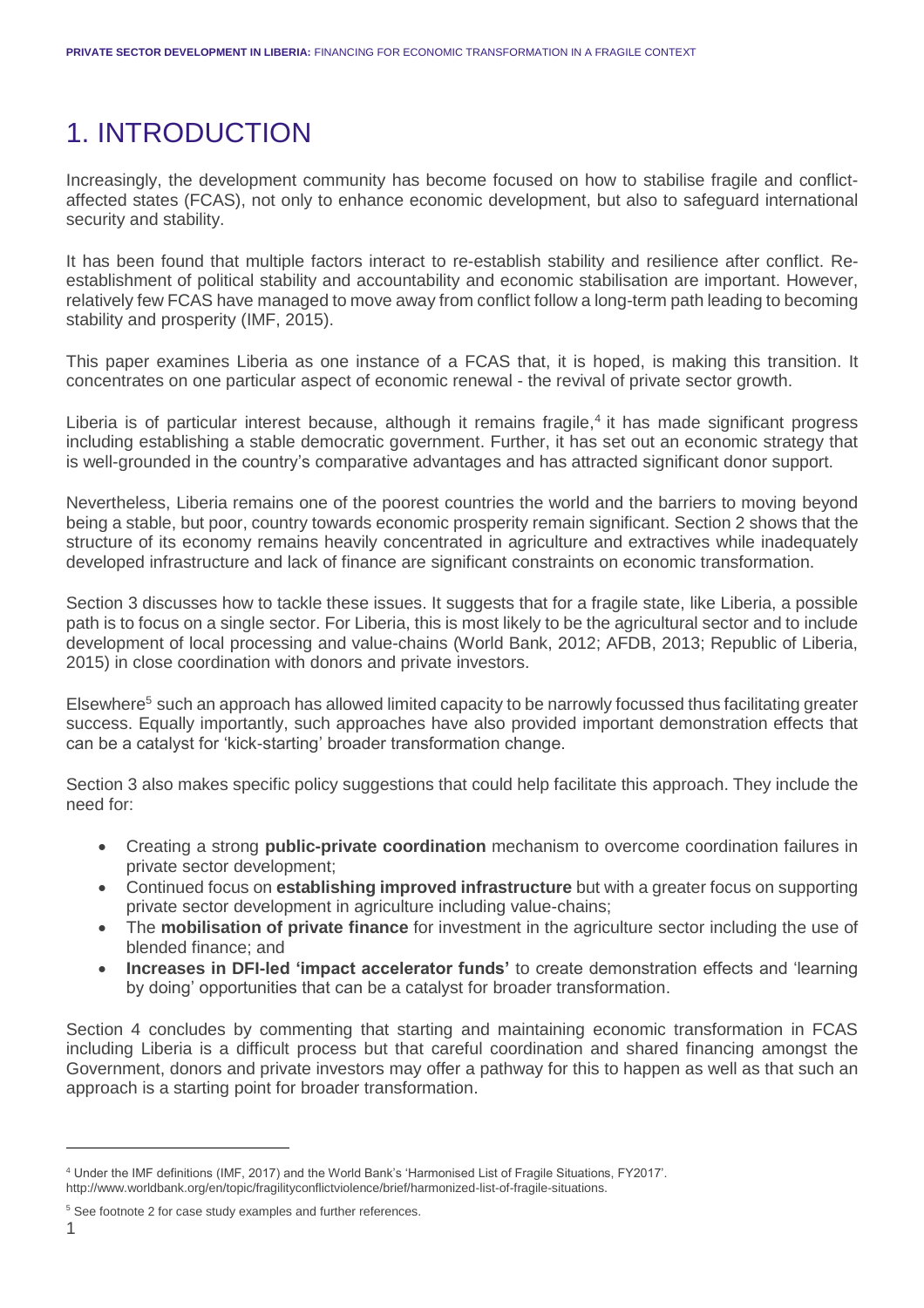## 2. THE ECONOMIC AND FINANCIAL LANDSCAPE

### 2.1 Introduction

Liberia is a relatively small state on the west coast of Africa with a population of 4.5 million. Its history and current environment illustrates both the potential and the fragility of countries with a history of conflict, vulnerability to economic shocks, high levels of poverty and chronic economic underdevelopment.

The Republic of Liberia was established in 1847 and its Constitution and Declaration of Independence was inspired by that of the United States of America. Between 1980 and 2003, it suffered from political instability and a devastating civil war originating in long-standing economic and political inequality between ethnic groups (Ciment, 2013).

Following the election of Ellen Johnson Sirleaf in 2006 and with assistance from the UN Security Council, political and economic stability was reestablished. Economic growth was rapid, averaging 7% annually. However, the Ebola crisis and the collapse of global commodity prices caused GDP growth to fall to negligible levels between 2014 and 2016 with accompanying reductions of 15% of public spending in real terms and increased inflationary pressures due to the depreciation of the Liberian Dollar and the increased oil prices on the domestic market. (Central Bank of Liberia, 2017) The United Nations Mission in Liberia was also extended until March 2018 in order to support recovery from these shocks (IMF, 2016).

By 2017, these negative factors had ameliorated and GDP growth is currently projected to be 4.7%. In addition, at the time of writing, the October 2017 elections were progressing peacefully towards formation of a new government and fiscal management remains 'strong', according to the IMF (IMF, 2016).

The real effective exchange rate (REER) for the Liberian dollar appreciated by approximately 41% between 2002 and 2015. This included appreciations against its major export trading partners of China, Poland, Greece, the US and Germany.

Savings are strongly and consistently negative, according to the World Bank Development Indicators, because of illicit flows and repatriation of profits by foreign companies (Figure 1).



#### Figure 1: GDP growth (2010-2018)

Source: World Bank Development Indicators database for 2010 to 2016. IMF 2017 for 2017 and 2018 estimates.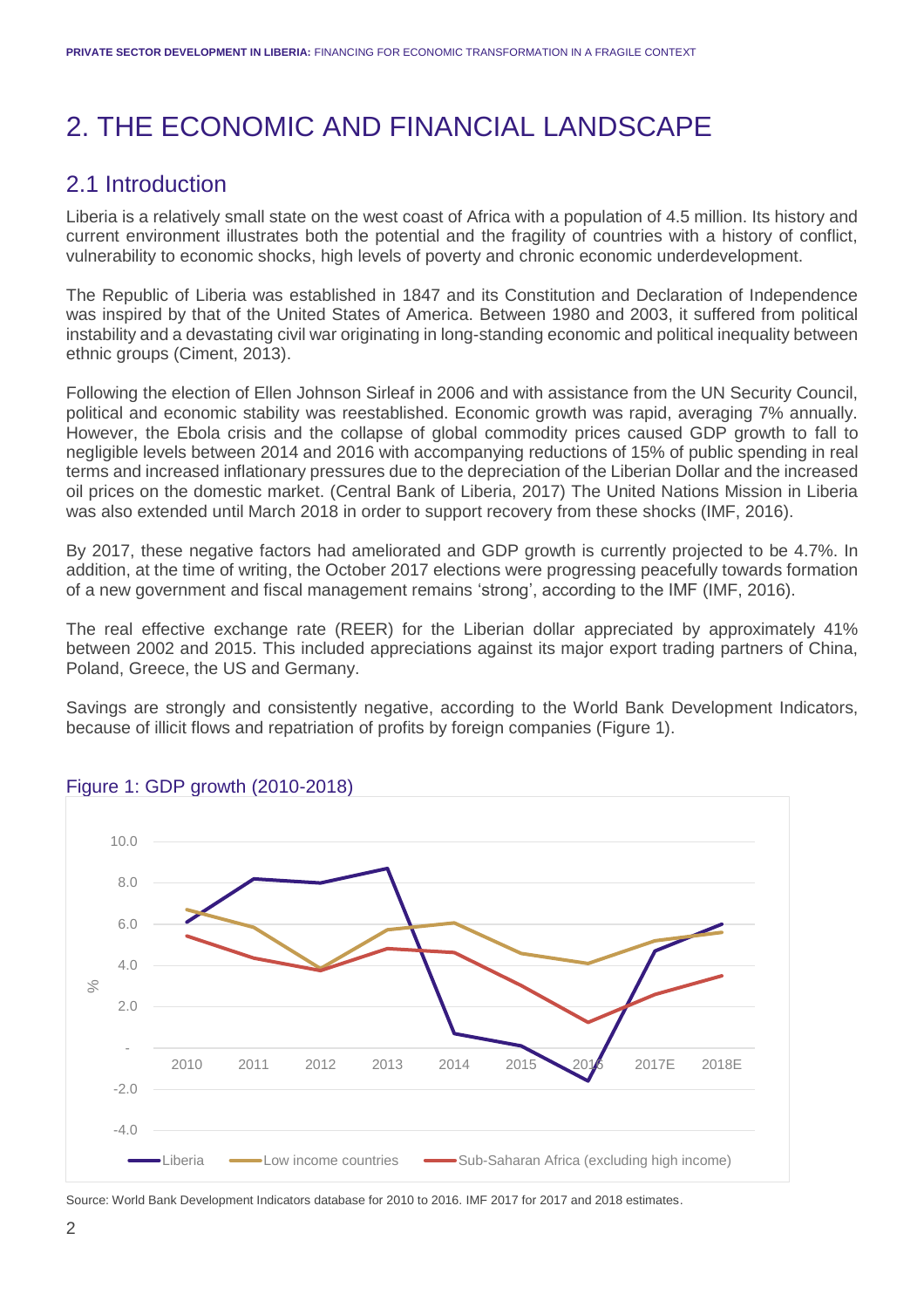Despite some hopeful signs, the Liberian economy suffers from underlying structural problems. These include dependence on agriculture and mining (with the consequent vulnerability to fluctuating global demand and prices for commodities) and a lack of basic infrastructure and institutional capacity. The result is that Liberia suffers from high levels of poverty and aid dependency.

One of the most critical constraints is a lack of finance, especially for private sector development, which depends on accessing capital to make the investments that underlie increases in productivity, which is critical for economic growth.

### 2.2 The structure of the Liberian economy

In common with many low-income countries, Liberia's economy is heavily concentrated in the agricultural and extractive sectors. This is of importance because both sectors suffer from significant drawbacks in relation to their ability to be engines of economic transformation because neither are associated with increased productivity nor employment creation.

As illustrated in figures 2 and 3 below, agriculture in Liberia makes up approximately 36% of GDP including production of rice, cassava, rubber, cocoa and palm oil (Figure 2). Whilst high, this proportion of agriculture to GDP is lower than the average of 57.7% for sub Saharan African region (Figure 3).



#### Figure 2: Sectoral composition of GDP (% of GDP)

Source: Central Bank of Liberia, 2016.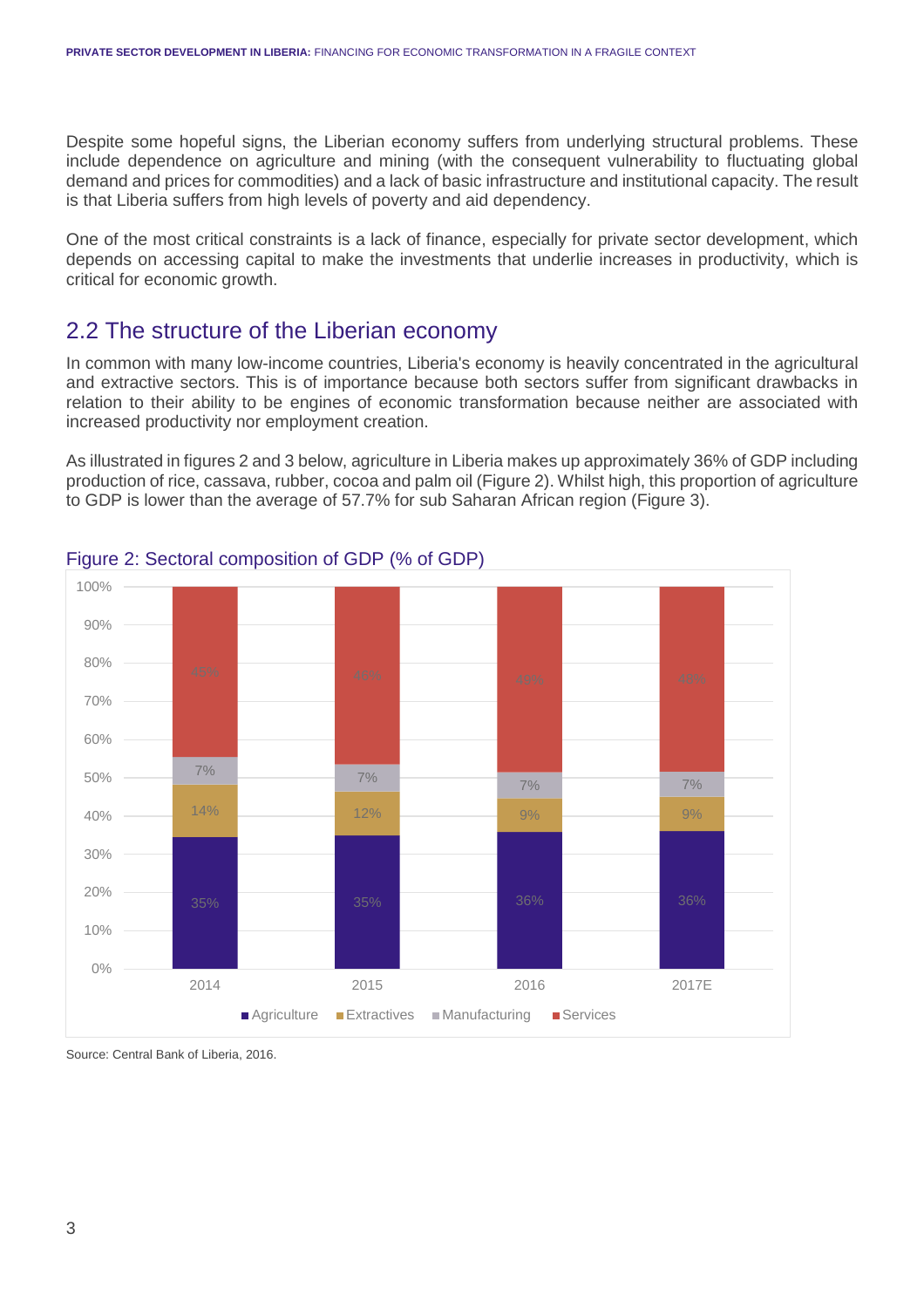

#### Figure 3: Agriculture as a percentage of GDP (2016)

There has been recent diversification in agricultural exports. For example, between 2003 and 2010, rubber made up around 85% of Liberia's exports but, after 2010, there was a significantly higher share for other products including cocoa and palm oil. (Central Bank of Liberia, 2016)

Agriculture remains predominantly subsistence or low productivity shareholder farming with high levels of informal employment. Nevertheless, there are a number of large-scale commercial firms especially in palm oil and rubber. For example, agricultural sector includes Firestone and Equatorial Palm. These companies function in dedicated sites and have overcome the infrastructure constraints inherent in the Liberian economy by establishing dedicated infrastructure for electricity generation and transport. They also provide formal employment, although wages are relatively low. 6

Currently, these firms undertake relatively limited processing in Liberia and export unprocessed or semiprocessed products for processing abroad. This is due to the high cost of processing in Liberia including, in particular, the high cost of electricity. Increasing the levels of processing in these sectors would be a significant gain for the Liberian economy because it has both the potential to increase formal employment and to increase productivity which could result in rising wages. <sup>7</sup> How this could be achieved as discussed further in section 3.

GDP and exports are also concentrated in the extractive sector which composes approximately 10% of GDP and 17% of exports (Central Bank of Liberia, 2016).<sup>8</sup> As for agricultural production, there is a mix of high and low productivity production in the extractives sector. High productivity, capital intensive production is typically undertaken by international mining companies under concessions agreed with the Government. Some of the major investors in the sector include Acelor Mittal and Aureus Mining. Low-productivity production includes artisanal miners of diamonds and gold using little capital. Although artisanal mining can provide employment for poor households, it also can result in valuable commodities being exported

Source: World Bank Development Indicators database.

<sup>&</sup>lt;sup>6</sup> They also provide facilities for their workers including housing, education and health facilities.

<sup>7</sup> Source: Interview material.

<sup>&</sup>lt;sup>8</sup> The mining sector also exposes the Liberian economy to global commodity price cycles as was illustrated in the post-2012 period when the Liberian economy was negatively affected by the global commodity price downturn.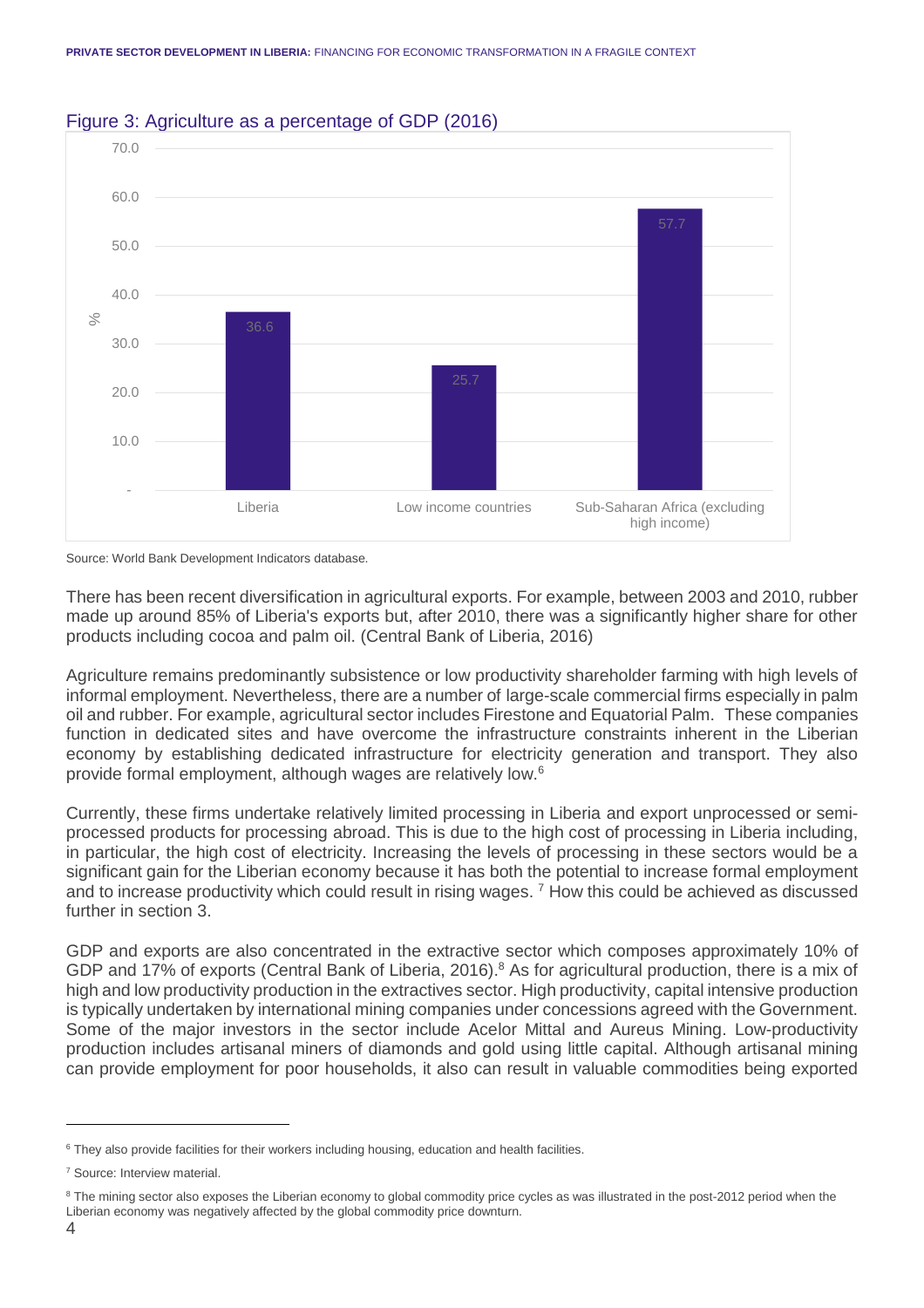through informal channels or inefficient markets. This means that exports go unreported, taxes are not collected and prices achieved are lower than would otherwise have been.

Liberia has significant potential for increasing production in the extractive sector because of its rich natural resources. Formal mining concessions offer both benefits and drawbacks for economic transformation. Expansion could provide fiscal revenues through taxation and make direct contributions to infrastructure development including paved roads and railways as part of concession agreements. They can provide formal employment that is typically high-skilled employment and so attract higher wages and benefits but can also be dominated by expatriate staff. They do not provide a significant volume of low-skill jobs, with the sector only employing around 20,000 people in 2017. They also have not, to date, provided significant spillover effects because supplies are largely imported and they undertake limited processing in Liberia (Said, 2017).

Finally, the services sector commands an average share of GDP of around 47%. However, it provides predominantly low-skill, low-wage untradeable services including informal activities <sup>9</sup> and services related to aid donors and the United Nation's mission. These latter are in decline with the UN mission, in particular, being withdrawn in 2018. The impact of this reduction in aid or security-related flows from international donors was seen in the GDP figures in 2016 and 2017. In addition to these formal services there are also relatively informal, low productivity services such as petty trade and commerce. Although these currently provide significant employment, they also are linked to low wages (Central Bank of Liberia, 2016; Prizzon, 2017, forthcoming).

This structure of the economy has led to a high concentration of employment in low productivity and informal occupations. Poverty levels in Liberia remain high with 2016 per capita GDP of \$367, 60% of the average for low-income countries, and 64% of the population living on less than one dollar a day. These low per capita income levels have negative implications for public welfare including high levels of child and maternal mortality, malnutrition and preventable disease including diarrhea, malaria and HIV (Figure 4).<sup>10</sup>



#### Figure 4: Per capita GDP (2010-2016)

Source: World Bank Development Indicators database.

<sup>9</sup> The largest contributors were Trade & Hotels (32.0%) and Government Services and construction (both 15%) plus Electricity & Water (+6.1%) and Transport & Communications (+6.0%). Source: CBL, 2016.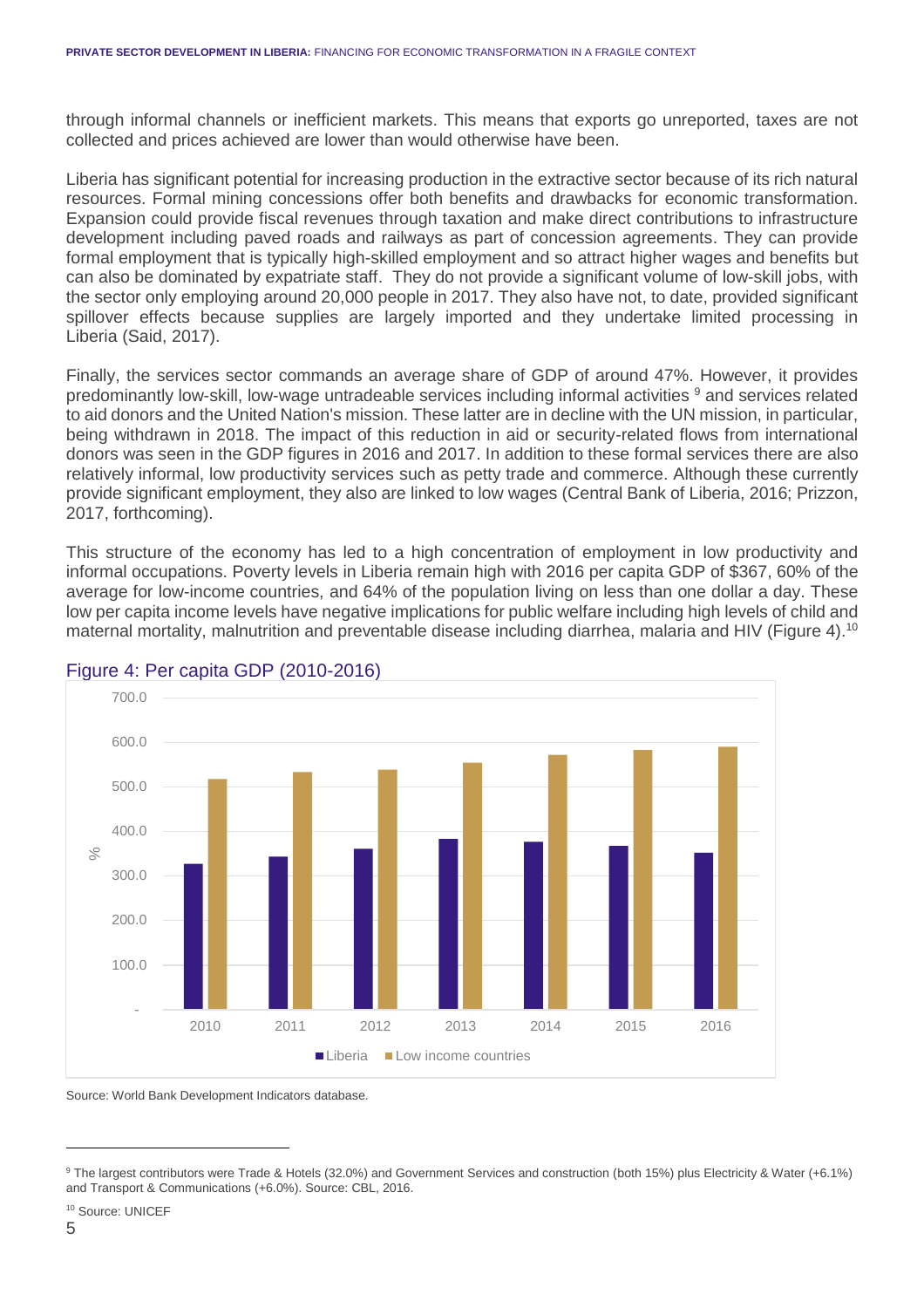These issues, as well as the history of fragility and conflict in Liberia, have led to Liberia receiving significant flows of aid. Liberia was also granted more than \$4 billion worth of debt relief under the Heavily Indebted Poor Countries Initiative. This debt relief led to a significant reduction in the level of sovereign debt from over 655% of GDP in 2009 to less than 20% of GDP in 2012. (IMF, 2015)

As a result, Liberia was the second most aid-dependent country in the world with donor financing and spending making up 37% of GDP in 2014 (including aid to support Liberia during the Ebola crisis) and donors remain active in Liberia. For example, as at 2017, the World Bank have 30 active projects with a net commitment of just under \$400 million (Prizzon, 2017, forthcoming).<sup>11</sup>

In order to accumulate the resources to tackle these economic and social problems, Liberia needs to 'kick start' economic transformation. However, Liberia is also hamstrung in its ability to do this. The most critical of these is inadequate infrastructure. Electricity is expensive by African standards, is only partially reticulated and its supply is unreliable. Roads, seaport and airport facilities remain primitive and inefficient. Access to infrastructure varies widely around the country. (World Bank, 2012; AFDB, 2013; Government of Liberia, 2015)

The population with access to electricity is approximately one third of the average for low-income countries and one quarter of that the sub-Saharan Africa. The level of the population with access to the internet it approximately two thirds of that low-income countries and 40% of that for sub-Saharan Africa. Access to clean water is, however, above the average for both low-income countries and sub-Saharan Africa (Figure 5).



#### Figure 5: Population with access to key aspects of infrastructure

Source: World Bank Development Indicators database. Most recent year available used. For electricity – 2014; internet – 2016; water – 2015.

Addressing the infrastructure deficits would significantly enhance the prospects for medium-term economic growth in Liberia. Progress has been made in a number of areas. For example, financed by a consortium of donors<sup>12</sup> and the Government of Liberia, the Mount Coffey hydroelectric plant became operational in 2017 and has increased the levels of access to electricity for households from 2% to 9% (which remains

<sup>&</sup>lt;sup>11</sup> Source: World Bank website.

<sup>&</sup>lt;sup>12</sup> The Government of Norway, Government of Germany (KfW Development Bank), European Investment Bank and the U.S. Government (Millennium Challenge Corporation).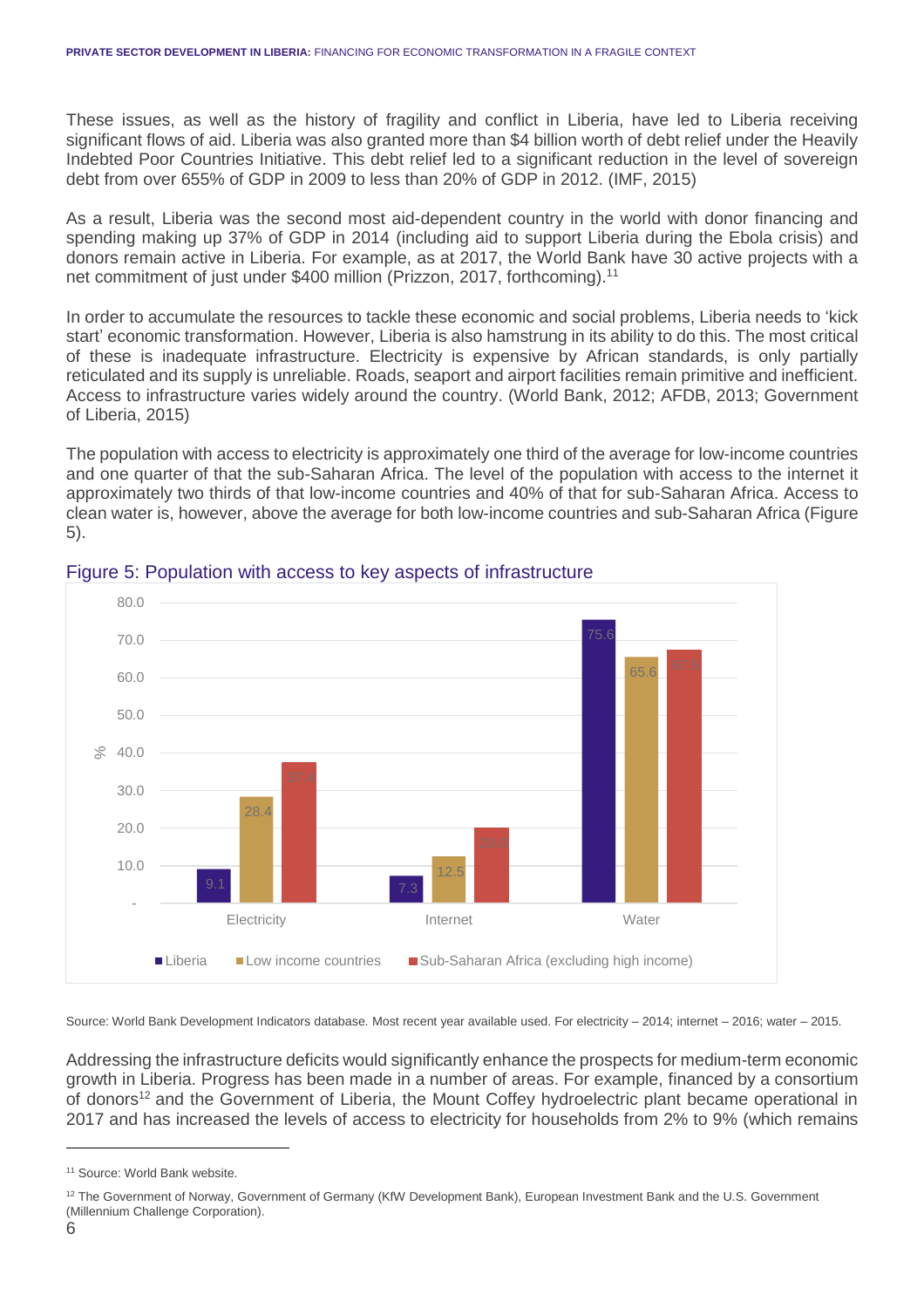very low in comparative terms). There has also been progress in building paved, all-weather roads into the interior of Liberia, which is particularly important because they improve market access for key agricultural areas. Nevertheless, progress in infrastructure remains constrained by lack of institutional capacity to plan, prioritise and manage infrastructure projects. For example, the Mount Coffey hydroelectric plant took more than 10 years to execute (Said, 2017).

Liberia's business environment also remains a constraint on growth with it ranking  $174<sup>th</sup>$  out of 190 countries on the World Bank's 2017 'Ease of Doing Business' index. The most significant constraints include the availability of electricity, weak contract enforcement and the difficulty in cross-border trade. The first and third of these highly ranked issues relate to poor infrastructure. However, other aspects of its ranking were more positive including the ease of starting a business, access to credit and taxation of enterprises and Liberia has improved its rankings somewhat in recent years. <sup>13</sup> However, tackling these matters is itself heavily constrained by ineffective public and private institutions (Said, 2017).

### 2.3 The financial landscape

Addressing structural impediments to economic growth will require significant financing for both public and private investment. This section reviews the current financing landscape and the level of financial development in Liberia.

Liberia has relatively high levels of financing relative to its GDP. As shown in Figure 6 below, Liberia's relative financing stock is amongst the highest in Africa at 180% of GDP (Figure 6). These high ratios reflect the high levels of FDI in Liberia, which compose 88% of its 2015 financing stock, and which reflect investments by international companies in the mining and agricultural sectors, as discussed above (Figures 7 and 8).



#### Figure 6: Liberia's financing relative to GDP (2015 stock)

Source: Tyson (2017, forthcoming). Notes: 'Financing' is defined as FDI, domestic and international bank lending and capital markets (equity and debt).

<sup>&</sup>lt;sup>13</sup> Source: World Bank 'doing business' website.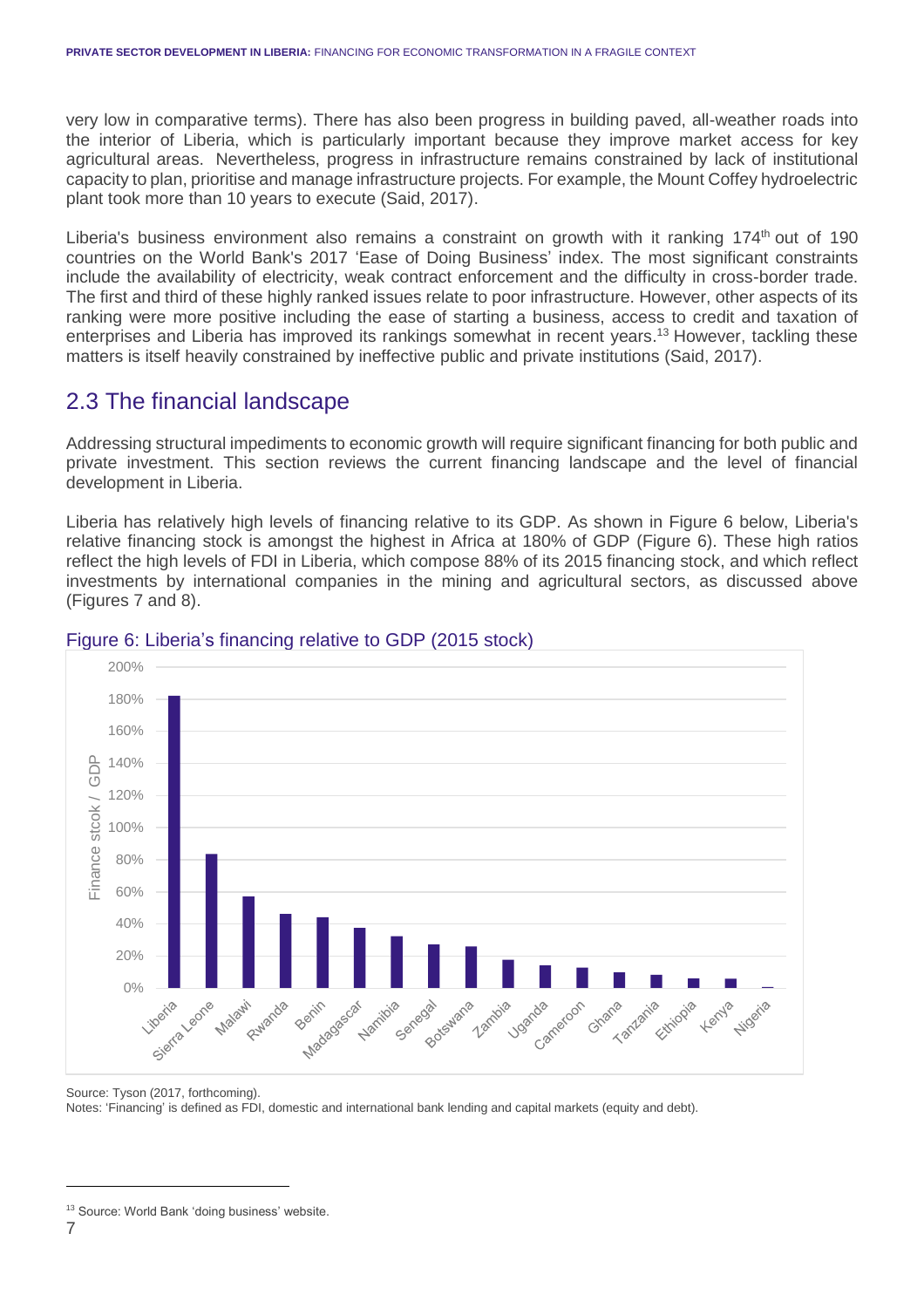

#### Figure 7: Liberia's financing by source (2015 stock)

Source: Tyson (2017, forthcoming).

#### Figure 8: Sectoral composition of Liberia's FDI (2015)



Source: Tyson (2017, forthcoming).

After FDI, domestic bank lending is the most important source of financing. Liberia has nine commercial banks. They are well-capitalised with high levels of liquidity. However, their business is concentrated in a limited number of established firms and in the capital, Monrovia (Central Bank of Liberia, 2016; 2017). Domestic private credit from these banks averaged only 10% of total financing, although the ratio of domestic bank lending to the private sector relative to GDP is above the average for sub-Saharan African countries (Figure 9), and lending is relatively short-term.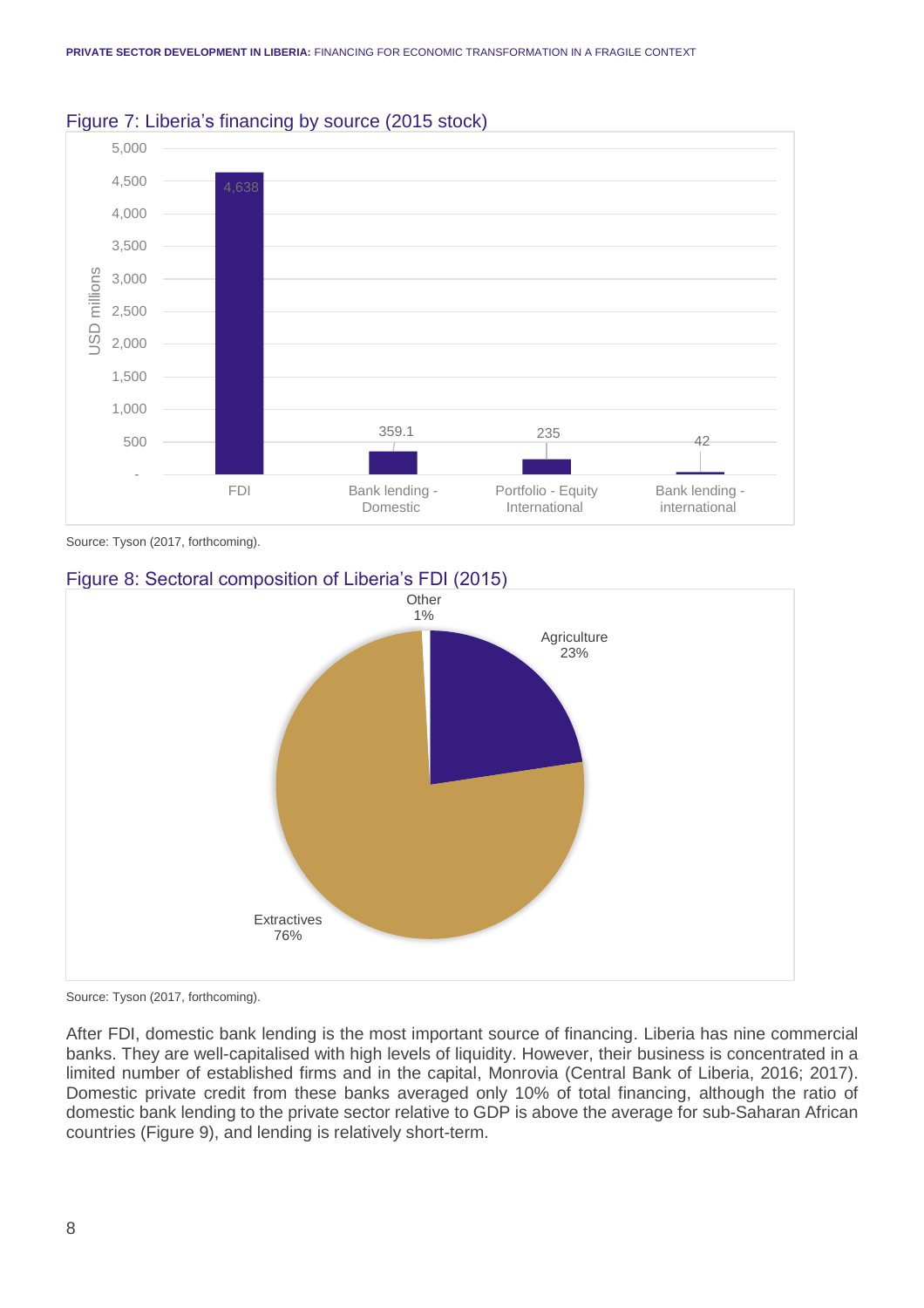

#### Figure 9: Liberia's domestic credit to private sector by banks (% of GDP)

Source: World Bank Development Indicators database.

Domestic bank lending is concentrated in sectors which offer only a limited contribution to economic transformation. As illustrated in figure 10, the 2015 stock of lending is concentrated in short-term commerce and trade, which received 42% of bank lending, and construction and real estate, which received 17% of bank lending. Although such lending for credit and commerce can be important in supporting ongoing business activities, it does little to provide the investment required for economic transformation. By contrast, there is relatively limited bank lending to sectors with the potential to increase productivity and create mass employment. These include the agricultural sector, which receives only 8% of 2015 bank lending, and manufacturing which received only 3% of 2015 bank lending (Figure 10).



Source: Central Bank of Liberia, 2016.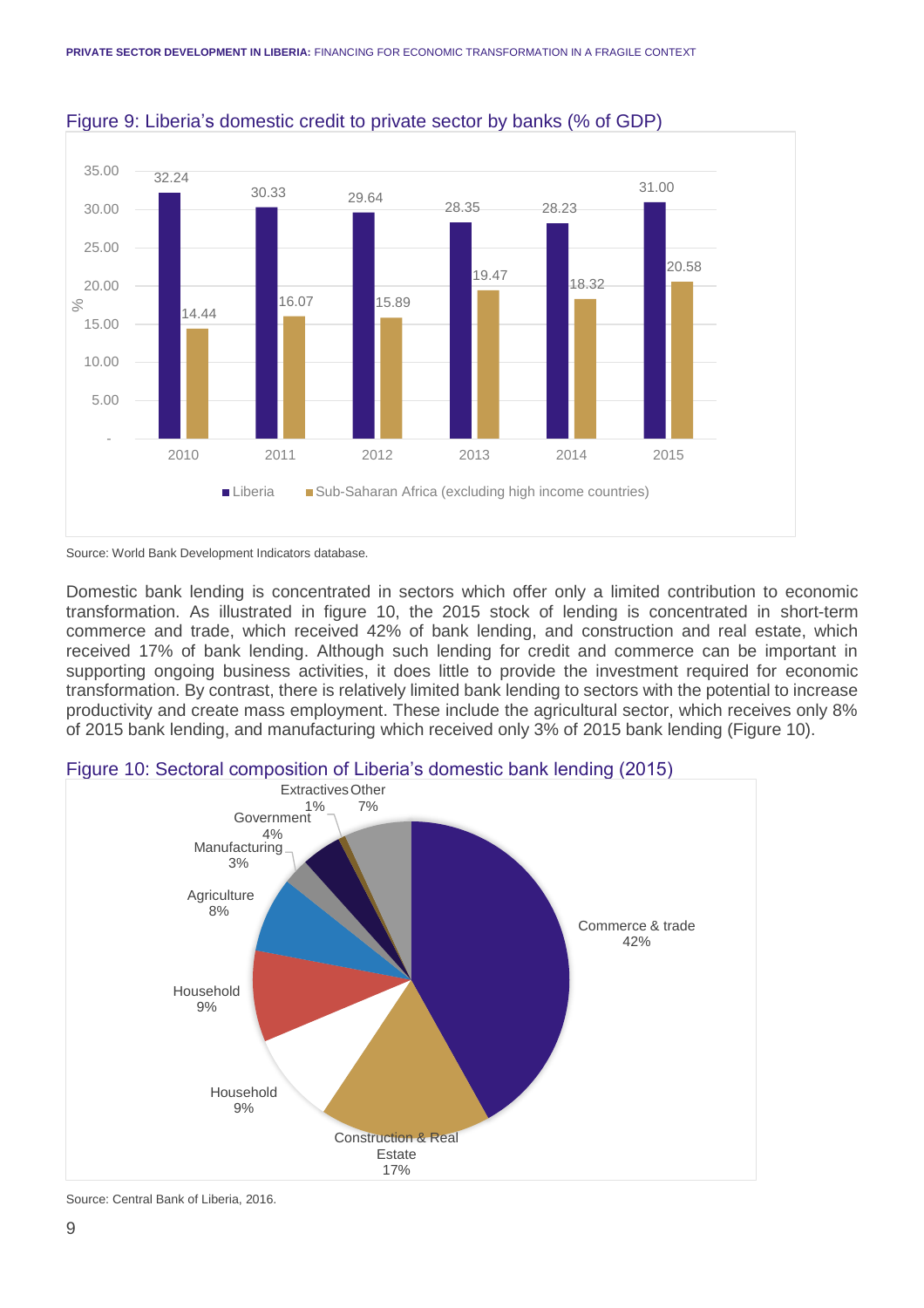These issues are reflected in domestic firms reporting access to finance a major constraint to growth. According to Liberia's Ministry of Commerce and Industry (2014) 35% of small firms, 27% of medium-sized firms and 30% of large firms see access to finance is a major constraint on their business. This partially reflects the high levels of credit risk inherent in the SME sector as well as the Liberian economy more broadly which disincentives bank lending appetite.

Non-bank financial institutions (NFBI) play an important role in Liberia's domestic financial system. They are the main source of finance in rural areas. NBFIs include approximately 30 micro-financing institutions and community financial institutions, 400 credit unions and 2,300 village saving and loan associations. These institutions are focused on credit and informal savings with limited deposit-taking (Central Bank of Liberia, 2016).

Mobile banking has grown significantly in recent years. By 2016, more than a million people in Liberia, 22% of the population, used mobile banking services. This has been achieved through growth in the businesses of regional banks in partnership with mobile phone companies, and has facilitated new economic opportunities such as the use of mobile banking for financing services for small-scale farmers as part of the Government agricultural programme, the Liberian Agricultural Transformation Agenda (Central Bank of Liberia, 2016; 2017).

Liberia also has a dual-currency system using both the US dollar and the Liberian dollar as legal tender. This has resulted in a high level of dollarisation in its formal banking system and a 70% level of dollarization for broad money measures. (Central Bank of Liberia, 2017). Such dollarisation can be positive because it prevents the evolution of hyperinflation and can be a factor in stemming capital flight from countries. However, such dollarisation can be difficult to reverse (Box 1).

In addition, it can undermine monetary policy independence and has contributed to a lack of export competitiveness because the US dollar has appreciated against a broad group of currencies over approximately the last five years. Illustrating this, the real effective exchange rate (REER) for the Liberian dollar appreciated by approximately 41% between 2002 and 2015 (Papadavid and Tyson, 2017). It would be desirable for the Liberian dollar to become the predominant currency in Liberia, replacing the US dollar, to allow for the competitive revaluation of exports. However, this is difficult to enact because of the public distrust in the Liberian dollar. (Central Bank of Liberia, 2017) Policy to de-dollarise the economy including comparative country experiences is discussed further in Box 1.

In relation to capital markets, financing for Liberia is limited. Domestic capital markets are thin, with only limited short-term issuance of treasury bills. There is no domestic equity market. Further development of domestic capital markets, including corporate and Liberian dollar denominated bonds and equities, is a strategic goal of the Central Bank. (Central Bank of Liberia, 2017)

However, recently there have been some international equity issuances. These have all been issued through the London Stock Exchange on its Alternative Investment Market which is designed to support relatively small equity issuances of higher risk stocks. Between 2010 and 2014, these raised more than \$250 million for investment in Liberia, although funds went predominantly to the extractive sector (Table 1).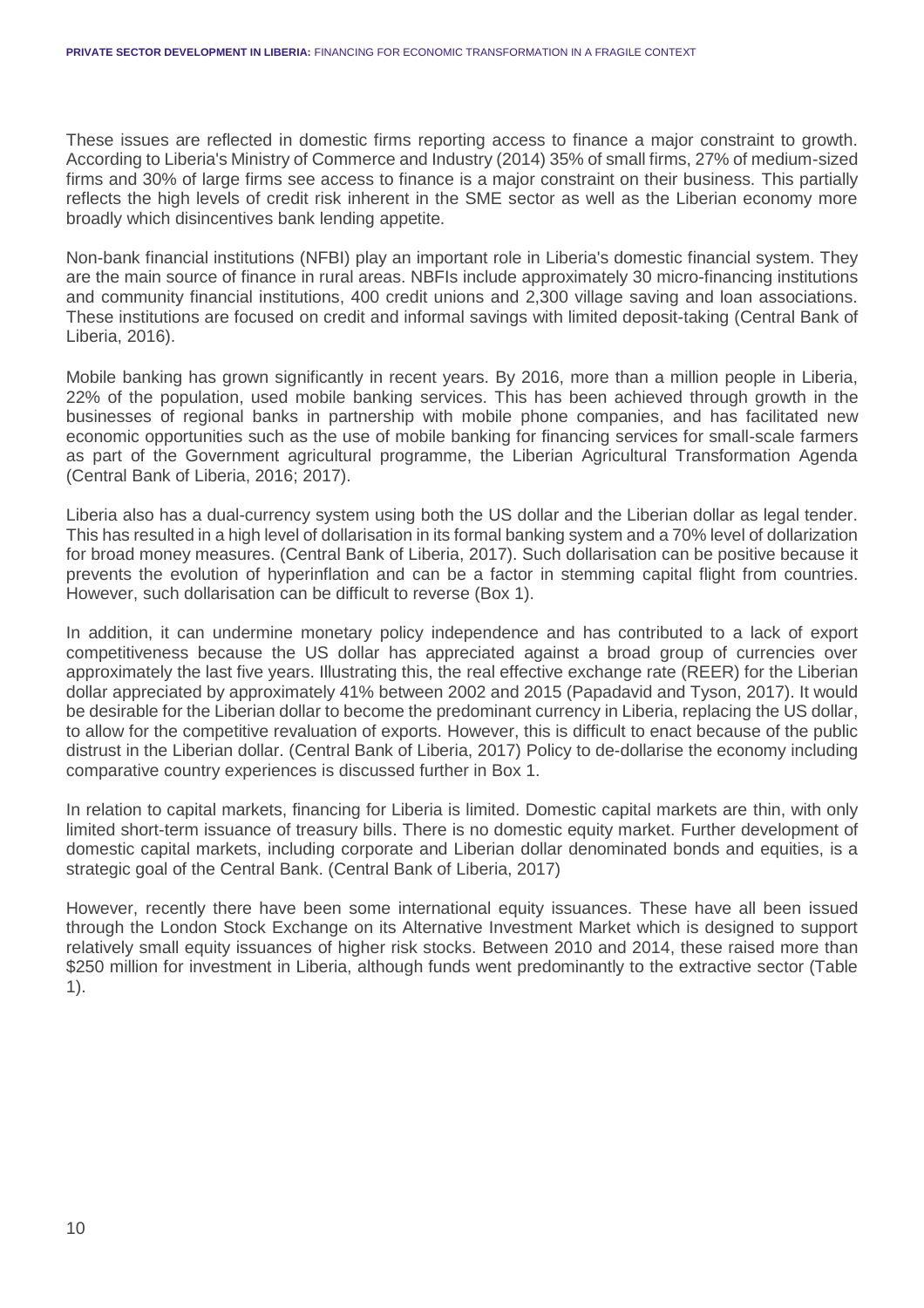| Year | <b>Company</b>                               | <b>Sector</b>      | <b>IPO</b> value<br>(USD millions) |
|------|----------------------------------------------|--------------------|------------------------------------|
| 2014 | <b>Overseas</b><br>Canadian<br>Petroleum Ltd | <b>Extractives</b> | 26.1                               |
| 2011 | Aureus Mining Inc.                           | <b>Extractives</b> | 158.4                              |
| 2011 | Hummingbird<br>Resources plc                 | <b>Extractives</b> | 50.6                               |
| 2010 | <b>Equatorial Palm Oil plc</b>               | <b>Agriculture</b> | 16.1                               |

#### Table 1: London stock exchange issues for Liberian companies (2010 – 2015)

Source: Tyson (2017, forthcoming).

Liberia has also received financing from development finance institutions (DFIs) to support private sector development. For example, the International Finance Corporation (IFC) has made a variety of investments in the private sector accompanied by technical assistance. These include \$8.5 million in agriculture financing in the rubber and cocoa sectors, \$25 million in a rubber renovation programme and \$18.5 million seed investment in a private equity fund for small and medium enterprises. The U.K.'s DFI, CDC group, have also made some small investments in Liberian education and financial services. However, while welcome, these DFI investments remain small relative to financing needs (Prizzon, 2017, forthcoming).

There are also a number of programmes focused on the SME sector. For example, the Central Bank of Liberia launched the Small-Medium Enterprises Credit Stimulus Initiative which provides concessional financing to SMEs and the Ministry of Finance and Development Planning has funded \$2.1 million of loans to the SME sector via the Liberia Bank of Development and Investment (IMF, 2016). Similarly, USAID provides loan guarantees through EcoBank and International Bank and the African Development Bank is provided technical assistance to Access Bank for MSME support (Prizzon, 2017, forthcoming).

However, overall, the number of private sector development projects is lower than in neighbouring fragile states. For example, the IFC and CDC have fewer funded projects than in neighbouring Sierra Leone, there is no blended finance projects except for one managed by USAID targeting bank lending to SMEs and no innovation challenge funds in Liberia (Prizzon, 2017, forthcoming).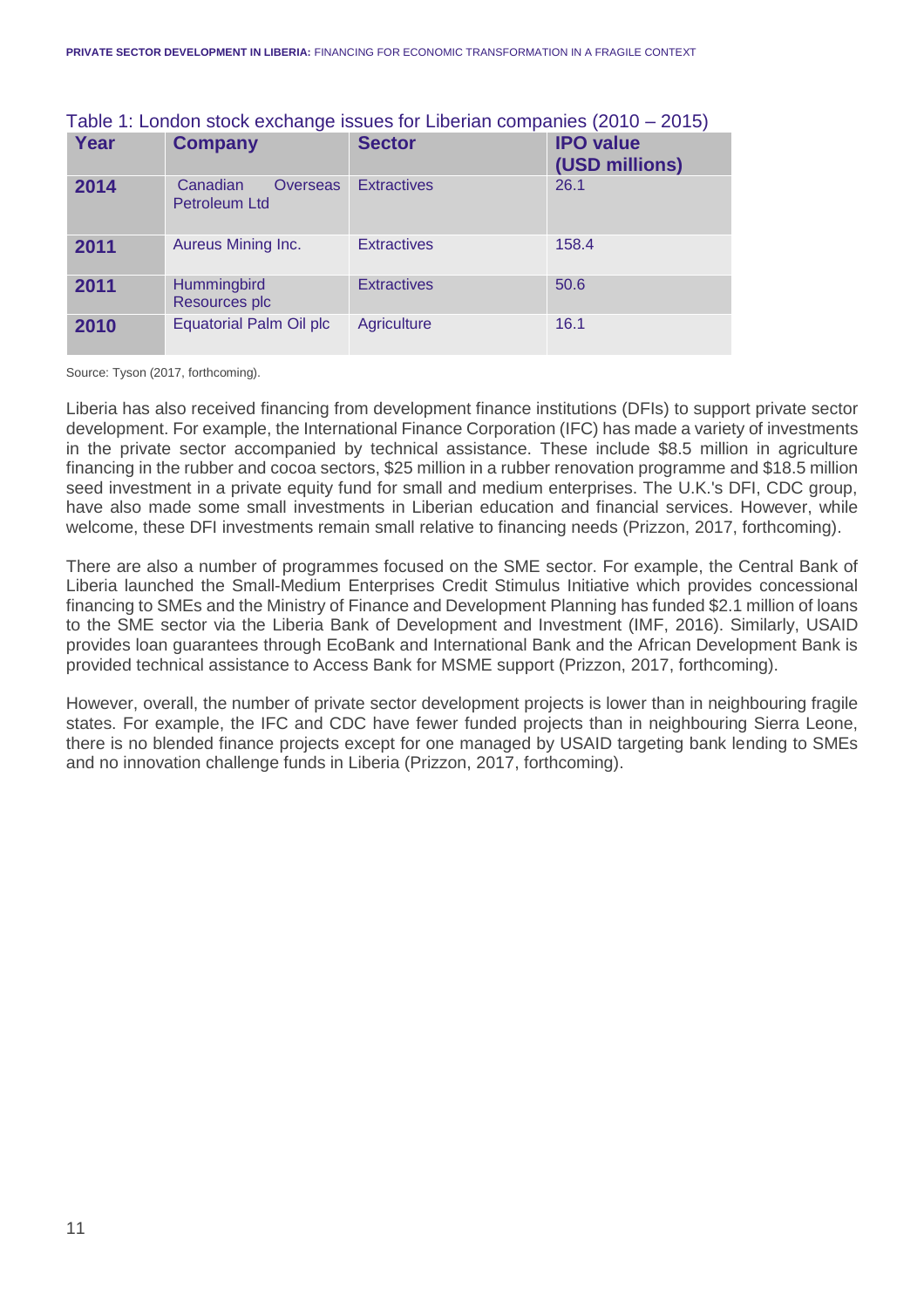#### Box 1: Policy options for de-dollarization

Dollarization - defined as the holding by residents of assets and liabilities denominated in a foreign currency - is relatively common amongst developing countries, often as a response to hyperinflation and exchange rate depreciation.

Such dollarisation is difficult to reverse and dependent upon the re-establishment of broad economic stability. Indeed, in a sample of 85 countries which were dollarized, only 4 successfully de-dollarised in the period from 1980 to 2001. Similarly, in a more recent study by the IMF of 42 dollarized economies who sought to reverse dollarisation, only 11 succeeded.

Further, dollarisation is persistent – that is, it has a high level of hysteresis – and progress towards de-dollarisation can also rapidly reverse. For example, bouts of risk aversion in global capital markets and higher external interest rates have driven reversals in de-dollarization since 2008.

Attempts have been made to force de-dollarisation. However, this has frequently led to a worsening of financial and macroeconomic conditions including capital flight, damage to the reputation of governments and are, in any case, typically short-lived.

More effective measures for de-dollarisation have been prudential measures which make transacting in US dollars less commercially attractive than in the preferred currency for banking institutions. Such measures have the key advantages of both reducing the risks associated with forced measures but also being effective within a relatively short timeframe, with significant responses within 1 to 3 months of their introduction even when macroeconomic instability remains high. It should be noted, however, that prudential measures need to be carefully designed and monitored to ensure that they do not cause disintermediation, allow for regulatory arbitrage or increase capital flight.

Source: Tyson, 2016 (unpublished).

### 2.4 Conclusion

The structure of Liberia's economy and its financial sector significantly limit the country's scope for economic transformation. The formal economy is heavily dominated by the extractive sector which attracts the bulk of its financial resources.

The remainder of Liberia's economy remains significantly underdeveloped. In it informal activities in agriculture and services are important and are characterised by minimal levels of higher productivity production, low levels of agricultural processing and a very small manufacturing sector.

Development of sectors important for economic transformation remains constrained by poor infrastructure and limited access to finance. Tackling these issues requires a fundamental redirection of the Liberian economy and significant mobilisation of additional financing.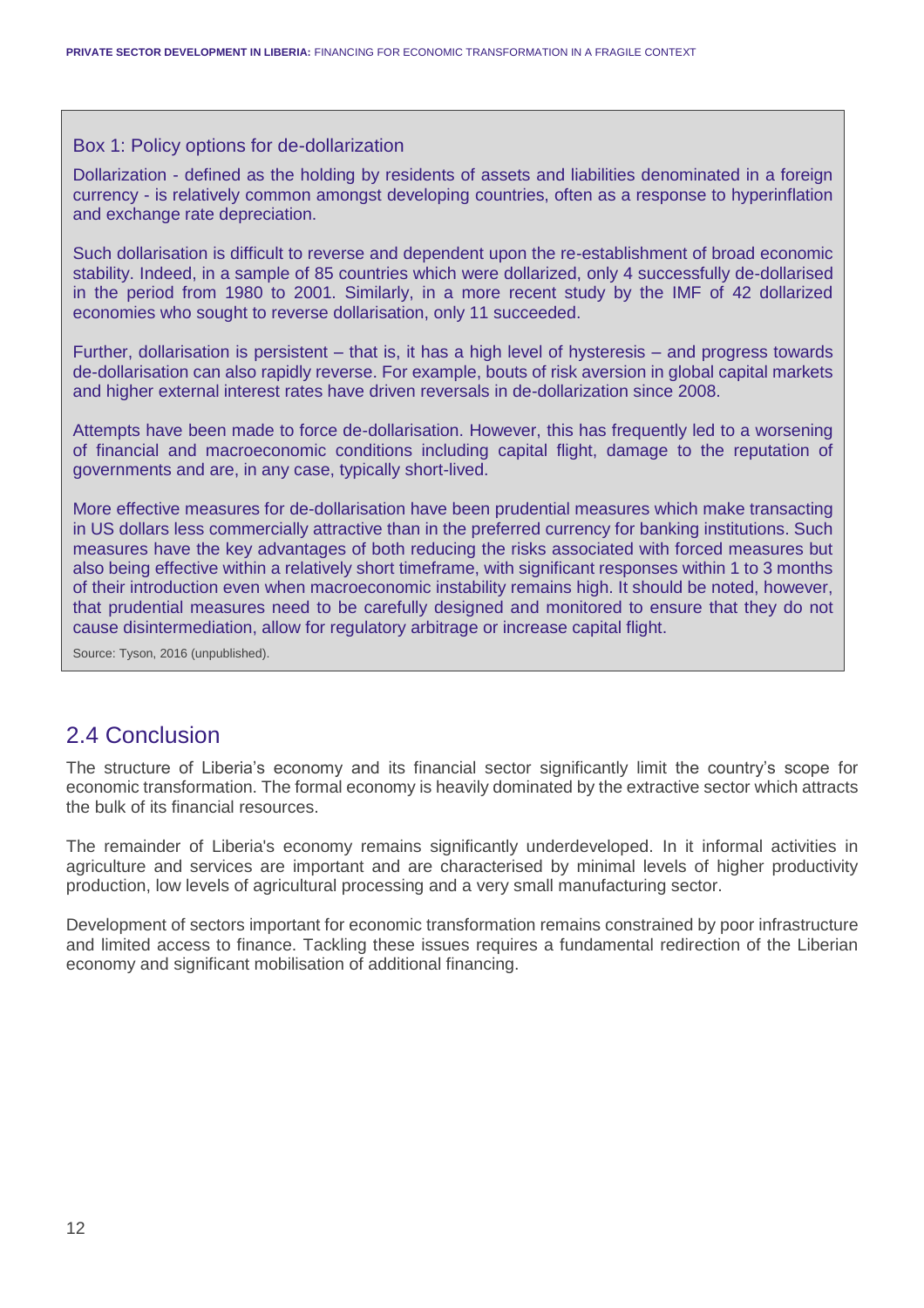Box 2: Financial access and domestic savings mobilisation in Liberia

One potential source of financing for development is domestic savings. However, currently in Liberia, savings are strongly and consistently negative, according to the World Bank Development Indicators, because of illicit flows and repatriation of profits by foreign companies.

More fundamentally, domestic savings are strongly correlated to per capita income, which in Liberia are amongst the lowest in the world.

Greater levels of financial access could improve savings mobilisation. In Liberia, financial access is better than comparative countries although still lower than the overall average for sub-Saharan Africa.

The Central Bank of Liberia has also been active in supporting the development of mobile money services, a key enabler of financial access. This has included establishing legislative frameworks and supporting mobile money services by telecoms and banking companies.

This has resulted in a significant increase in financial access in Liberia. However, services continue to face barriers to further growth including adjusting services to the dual currency system, establishing financial infrastructure such as customer identification and credit bureaus and an absence of deposit-taking NBFIs.

Further progress in improving financial access including though mobile services are likely to result in further increases in domestic savings. However, it is unlikely to be a significant source of investment finance for development in the near-term because of the constraints discussed above.

Sources: European Report on Development, 2014; Tyson, 2015; Interview material.

## 3. POLICY FOR ECONOMIC TRANSFORMATION

### 3.1 Introduction

The economic transformation of an economy involves, at its most fundamental, increases in productivity and the creation of formal employment on a mass scale. For the majority of low-income countries this means development of agricultural processing and manufacturing, involving relatively low-skilled, but formal, employment, and gradual increases in productivity and growth of exports over the long run (McMillan et al., 2017).

As discussed in Section 2, the Liberian economy currently is highly concentrated in extractives with low levels of agricultural processing and manufacturing. Economic transformation is dependent upon the development of these sectors accompanied by the mobilisation of the finance needed for this to happen.

The Government of Liberia has recognised these issues and set out in the 2015 Economic Stabilisation and Recovery Plan a programme for economic development. Key initiatives included tackling the infrastructure constraints discussed earlier, developing agricultural value-chains in rubber, oil palm, cocoa, fish and cassava and establishing a special economic zone (SEZ) in Monrovia (Government of Liberia, 2015).

This strategy appears well-grounded in Liberia's competitive advantages and in the goals of economic transformation. However, executing the strategy is challenging. This section addresses how it might be approached, drawing on the economic literature relating to transformational experiences of comparative countries.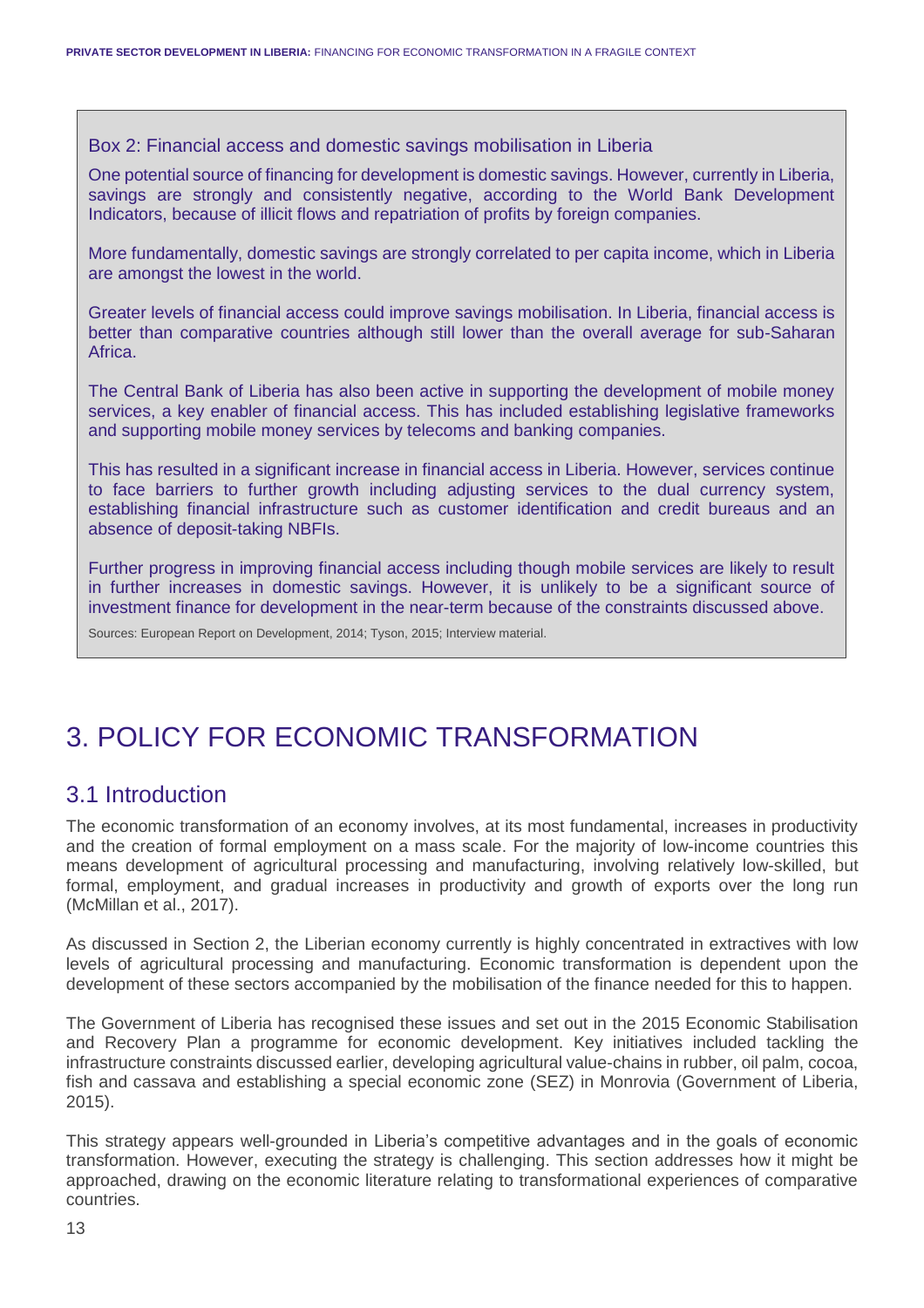### 3.2 'Lessons' from the economic literature

Many of the constraints to structural change in low-income countries, such as Liberia, are well known. The most important of these are poor infrastructure, a lack of financing, weak institutions and poor business environments.

Initiating significant change in such countries is difficult and maintaining transformation momentum even more challenging. Indeed, these challenges explain why there is a very limited number of low-income countries that have successfully transformed themselves to middle-income countries, especially in sub-Saharan Africa, and why very few formerly fragile and conflict-affected states are among them (IFC, unpublished).

However, the literature on economic transformation provides useful guidance on successful strategies for execution that is of relevance to Liberia. Importantly it shows that, for countries with multiple barriers to transformation, it is neither necessary nor realistic to address all constraints on economic transformation at once. Instead, an approach focussed on a single sector of comparative advantage combined with a mechanism to coordinate political leadership is the main catalyst for change. In addition, it indicates that a variety of political institutional arrangements can support such change (McMillan et al., 2017).

The 'sector' can vary according to the country and its comparative advantages and might include a particular economic sector – such as agriculture in Liberia including rubber, oil palm, cocoa, fisheries, cassava and rice) - or a particular region or 'zone' including special economic zones (McMillan et al., 2017).

The literature also shows that there are essential preconditions for growth take-off. The most important of these are established private property rights, adequate infrastructure and export cost competitiveness. In Liberia, of these three pre-requisites, the weakest is infrastructure. Additionally, export cost competitiveness is weak because of the dollarisation restraining export competiveness (as discussed in Box 1).

It is important to note that this list of 'must have' preconditions does *not* include a need for pre-existing 'best practice' governance. A significant body of research supports the view that institutional strength is not needed for economic transformation to start or to be maintained. For example, in Asia there have been spectacular development successes in regimes that score low on conventional rankings for governance quality. In addition, cross-country analysis shows, at best, an ambivalent relationship between democracy, accountability, anti-corruption and citizen empowerment devices and economic growth. Indeed, most political regimes since the 19th century that have presided over major economic breakthroughs for their country have not been reformed in advance of economic transformation (McMillan et al., 2017).

However, it should be noted, that these findings are based primarily on the experiences of Asian and Latin American countries and which have incorporated country-specific institutional arrangements that have supported success. There are relatively few examples in Africa. Nevertheless, some have emerged demonstrating that transformational change is possible even under 'weak governance'. These include manufacturing in Ethiopia and Rwanda and agricultural processing in Ghana and Uganda (McMillan et al., 2017).

This challenges the view prevalent among development analysts that 'good governance' is a prerequisite for economic transformation. To date, this view has led to technical assistance to support institutional development being a key feature of donor-supported programmes. This is true of Liberia. Instead, these findings imply that Liberia, in face of limited capacity and resources, should not focus on developing institutional capacity or broad economic development but on a more targeted approach by developing a 'single sector' and its infrastructure. 14

<sup>&</sup>lt;sup>14</sup> Given the difficulty of tackling poor export competiveness resulting from dollarization. See Box 1 for discussion of this issue.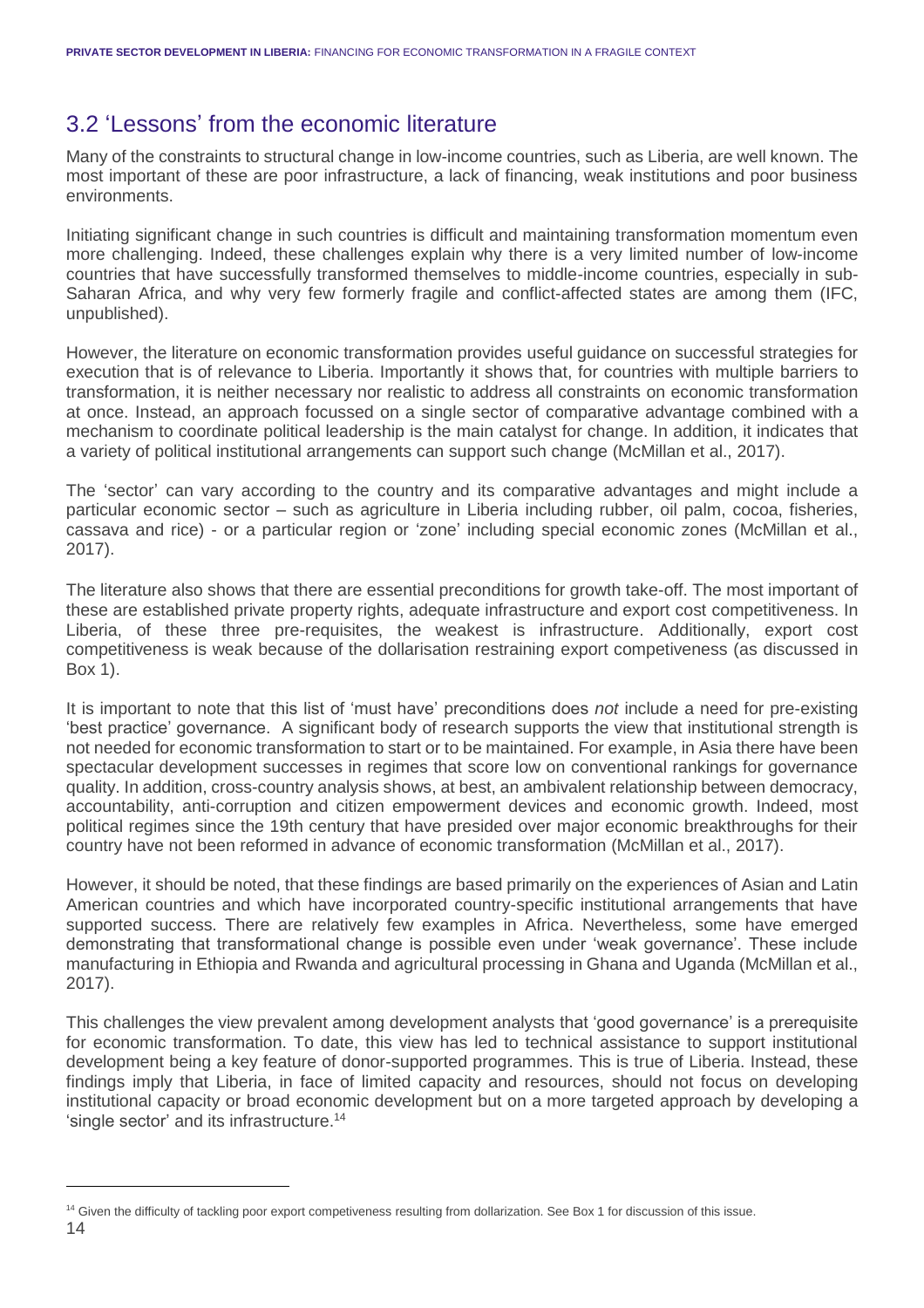The literature also provides guidance about factors that can enable success in such a focused strategy. These include it being led by a public agent that is politically empowered to coordinate the strategy among public and private sector organisations and to closely involve (i.e. embed) key entrepreneurs and financiers. Government bodies, such as the National Investment Commission of Liberia, have already begun building such 'embedded' relationships. However, this requires further development especially among international investors. This strategy promises to provide rapid and influential demonstration effects which can be a catalyst to broader support and consensus so accelerating and broadening development initiatives.

Finally, the literature also shows that successful economic transformation has often emerged from a period of economic experimentation to find what works and what does not in a specific country using an adaptive trial-and-error approach with 'small bets' and rapid adjustments until a workable solution is found. In this context, a key role for policy is the facilitation of 'learning' – about new technologies, new ways of doing business and new ways of managing the economy (McMillan et al., 2017).

### 3.3 Policy suggestions

The 'lessons' from the literature indicate that the most successful approach to Liberian economic transformation is likely to be a focused approach on a selected key sector. Based on the analysis in the 2015 Economic Plan, this is likely to be agriculture and could include a focused selection from possible products with commercial potential such as rubber, oil palm, cocoa, fisheries, cassava and rice. It should be accompanied by mechanisms to coordinate between government, donors, private entrepreneurs and investors.

Below, the paper highlights in more detail what this broad conclusion might mean for policy specifics for both the Government of Liberia and supportive donor institutions.

#### 3.3.1 Strong public-private co-ordination mechanisms for agricultural development

Liberia's ambition is to develop value-chain processing in agriculture. <sup>15</sup> Successful development of value chains promises benefits of increased productivity, value-added production and employment creation.

However, today, value-chains in Liberia are largely absent. This is difficult for individual firms to develop them because success requires a coordinated and simultaneous development of all stages of the valuechain together with the required supportive infrastructure (Tyson, 2017). Nevertheless, some firms have overcome these difficulties independently by developing value-chains in totality including dedicated infrastructure. For example, individual investors have engaged in construction of warehouses, storage and processing facilities, investment in farm inputs, dedicated power production and the development of farmer organisations.

In Liberia, such investors have included Firestone in rubber and Equatorial Palm Oil in palm oil. In neighbouring Sierra Leone, these models have been implemented in commercial cocoa farming. However, these business models are cost-intensive and time-consuming which limits the investors willing to adopt them. In any case, they often lead to limited value-added processing in the host country.

Investors could be helped to overcome these barriers through a formal coordination mechanisms led by the Government with a strong mandate in the development of the agricultural sector. The goal of the coordination should be to manage the simultaneous public and private investments required for the sector's development, provide leadership and coordination and partner with investors to overcome 'roadblocks' as the sector develops. In addition, such an organisation could lead to a dedicated drive to expand exports including trade negotiations for key export markets.

<sup>&</sup>lt;sup>15</sup> And potentially in mining where similar policy considerations might apply.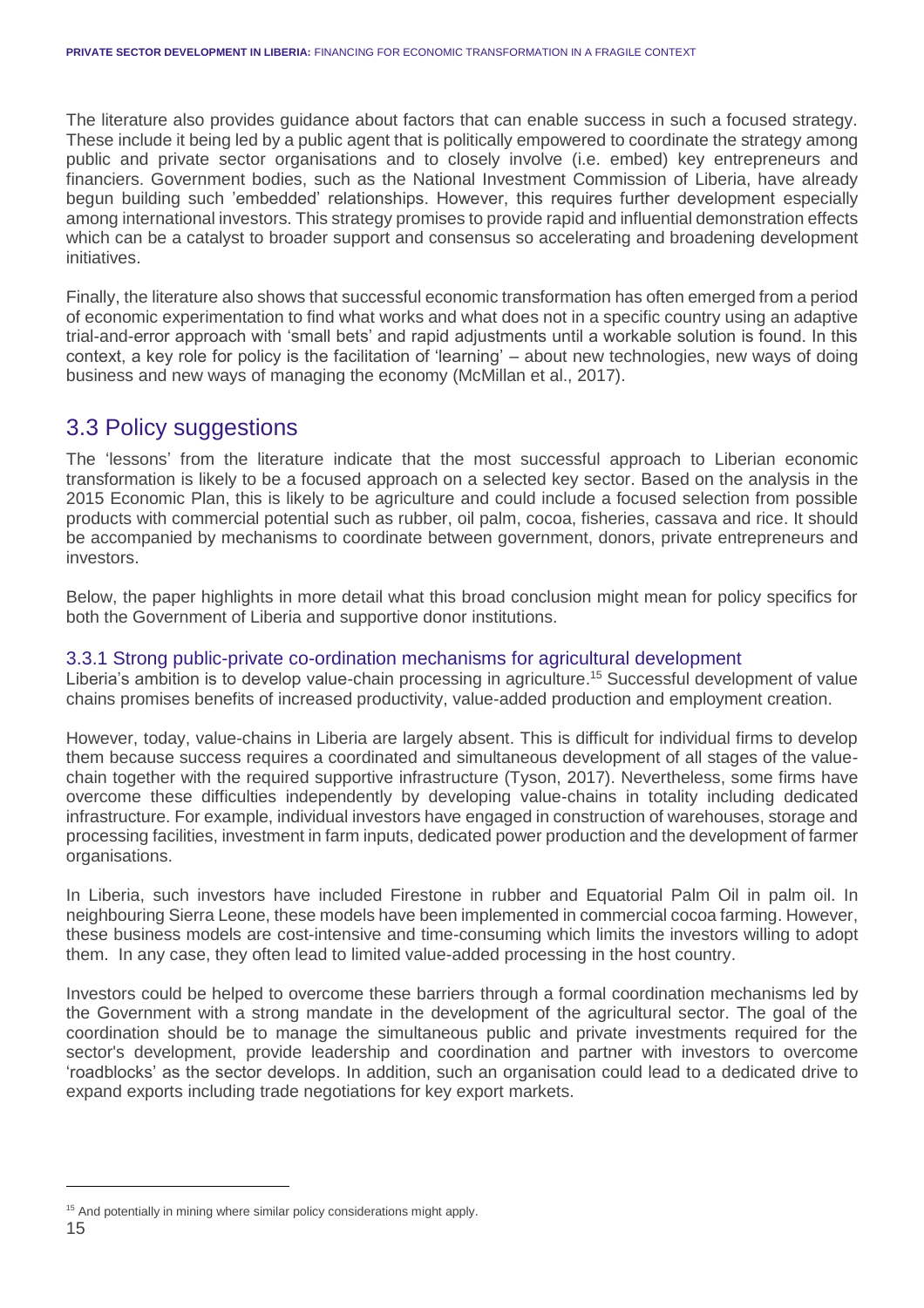As noted in Section 3.2, comparative country experiences have shown that a variety of institutional structures can provide this coordination function and that they should be tailored to the specific country context as long as they have high-level and independent mandates.

Consideration as to how this could be executed in practice in Liberia should be the subject of further discussion. However, successful and analogous examples have already been executed in Liberia. They include infrastructure development being successfully coordinating by the Ministry of Public Works' Project Implementing Unit (PIU), a ministerial-led unit with a mandate for infrastructure development. (Prizzon, 2017, forthcoming), and the revised organisational structure of the Central Bank of Liberia to provide leadership and oversight of economic planning and financial development (Central Bank of Liberia, 2017). Similar organizations with high-level mandates could be established or extended to lead development of the agricultural sector and coordinate the related financial and infrastructure developments to support it.

A further possible option for implementing this in Liberia is to work closely with existing large-scale firms in agriculture to encourage an increase their processing within Liberia. Engaging such 'anchor investors' has proved a successful path to developing increased processing in other developing countries because it leverages investors industry expertise in combination with support from the government and provision of finance. Such approaches have been particularly successful for FDI in low-income countries and would be suitable for replication in Liberia especially in the palm oil, rubber and cocoa sectors.<sup>16</sup>

#### 3.3.2 Synchronised and targeted infrastructure development

To date, infrastructure development in Liberia has received significant financing and capacity building support from donors including the World Bank, the African Development Bank and the Chinese Government. Projects are also being coordinated by the Liberian Government through the Ministry of Public Works' PIU which has managed over 105 projects worth \$1.4bn since 2006. (Prizzon, 2017, forthcoming) The literature indicates that this focus is well-grounded because infrastructure is a prerequisite for growth take-off.

However, given the extended time periods and large-scale financing that is involved in national projects, infrastructure that is specific to the single sector could be further prioritised. For example, electricity could be supplied differentially to relevant enterprises and transport infrastructure prioritised where it provides access to markets including export markets. It could also include development of trade corridors from agricultural areas to processing points (such as in urban SEZs) and export facilities including sea and air ports.

Such strategies have already been part of the infrastructure planning for Liberia including building paved road linking the agricultural production areas in the interior of Liberia to regional export markets across land borders and to the main port at Monrovia. For example, the World Bank and partners have provided more than \$400 million in financing to build all-weather paved roads along 'growth corridors' including connecting inland towns such as Ganta in Nimba County, international borders and Monrovia.<sup>17</sup>

In addition, there are plans to build electricity transmission lines between Monrovia and Tubmanburg and from Monrovia to Firestone and for the development of a hydro-electric plant on the St Paul river. This promises to provide an increased supply of cheaper electricity including all-season generation capacity. It has received funding for a detailed feasibility study from the EIB, and work is also progressing on the West African Power Pool electricity interconnection project from Cote d'Ivoire from 2019. These changes are expected to increase the installed capacity more than six-fold by 2020 (Republic of Liberia, 2015; African Development Bank, 2017<sup>18</sup>) However, these projects could be more closely coordinated with investments in the private sector, including those from DFIs.

<sup>16</sup> Source: Interviews with DFIs.

<sup>17</sup> Source: World Bank. http://www.worldbank.org/en/news/feature/2017/02/13/improved-road-network-in-liberia-boosts-trade-and-commerce

<sup>18</sup> https://www.afdb.org/en/blogs/measuring-the-pulse-of-economic-transformation-in-west-africa/post/addressing-infrastructure-constraints-toinclusive-growth-in-liberia-17200/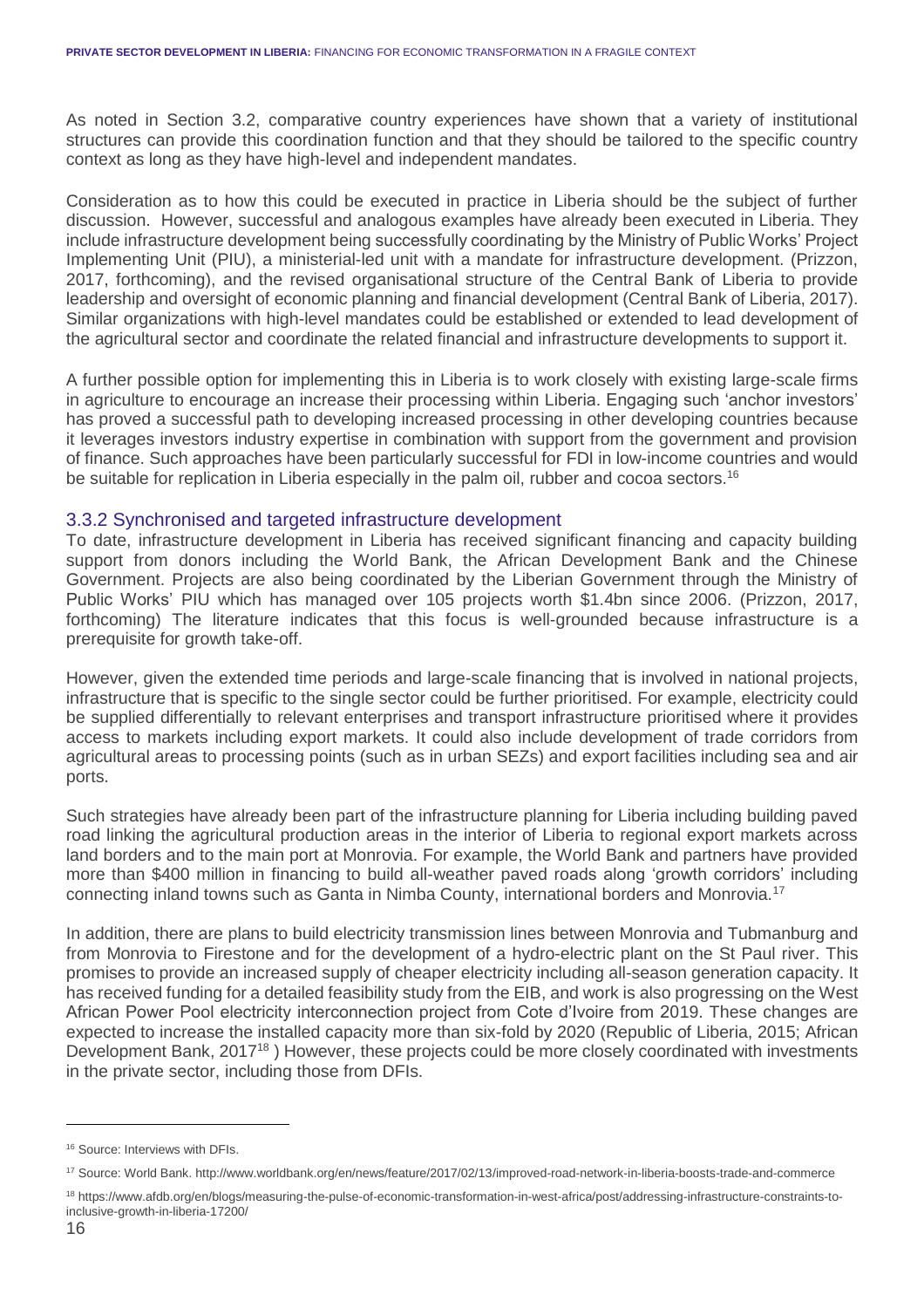#### 3.3.3 Mobilise private finance for agricultural and infrastructure development

Private finance in Liberia is a critical constraint to growth because of its lack of involvement in infrastructure and investment in agriculture.

In infrastructure financing, donors have already provided significant financing. However, much more is needed if the limitations on growth imposed by inadequate infrastructure are to be lifted. Such scale of financing is likely to be led by multi-lateral donors including the World Bank and the African Development Bank and other bi-lateral donors. Nevertheless, co-finance with private investors is possible which could involve existing specialist funds such as the Africa 50 Fund at the African Development Bank and DFIs including the IFC and CDC. For such development agencies, power and roads should continue to be a focus because of the significant development impact that they can deliver.

Levels of financing agriculture are also low. This is illustrated in in figure 9 below which shows the relative share of GDP and of private finance by sector. As can be seen, agriculture has a relatively low level of financing, especially relative to the extractive sector. These limitations on finance needed for capital investments in processing and in higher productivity agricultural production are severe.



#### Figure 11: Liberia's GDP and financing stock by sector (2016)

Source: Tyson (2017, forthcoming) (data sourced from CBL, the World Bank database and *The Financial Times*).

Government and donor funding for private sector investment is limited. Limitations include the absolute amount of financing and a paucity of specialist financing such as DFI projects, blended financing and innovation challenge funds. Because of this, more finance needs to be mobilised including that specific to agriculture including financing to support agricultural value chain development.

Table 2 below illustrates the range of policy options for international donors to agriculture. They include wholesale financing to the sector via intermediary banks, risk-sharing for venture capital projects and vanilla loans for larger companies. In addition, private sector development can be supported through technical advice.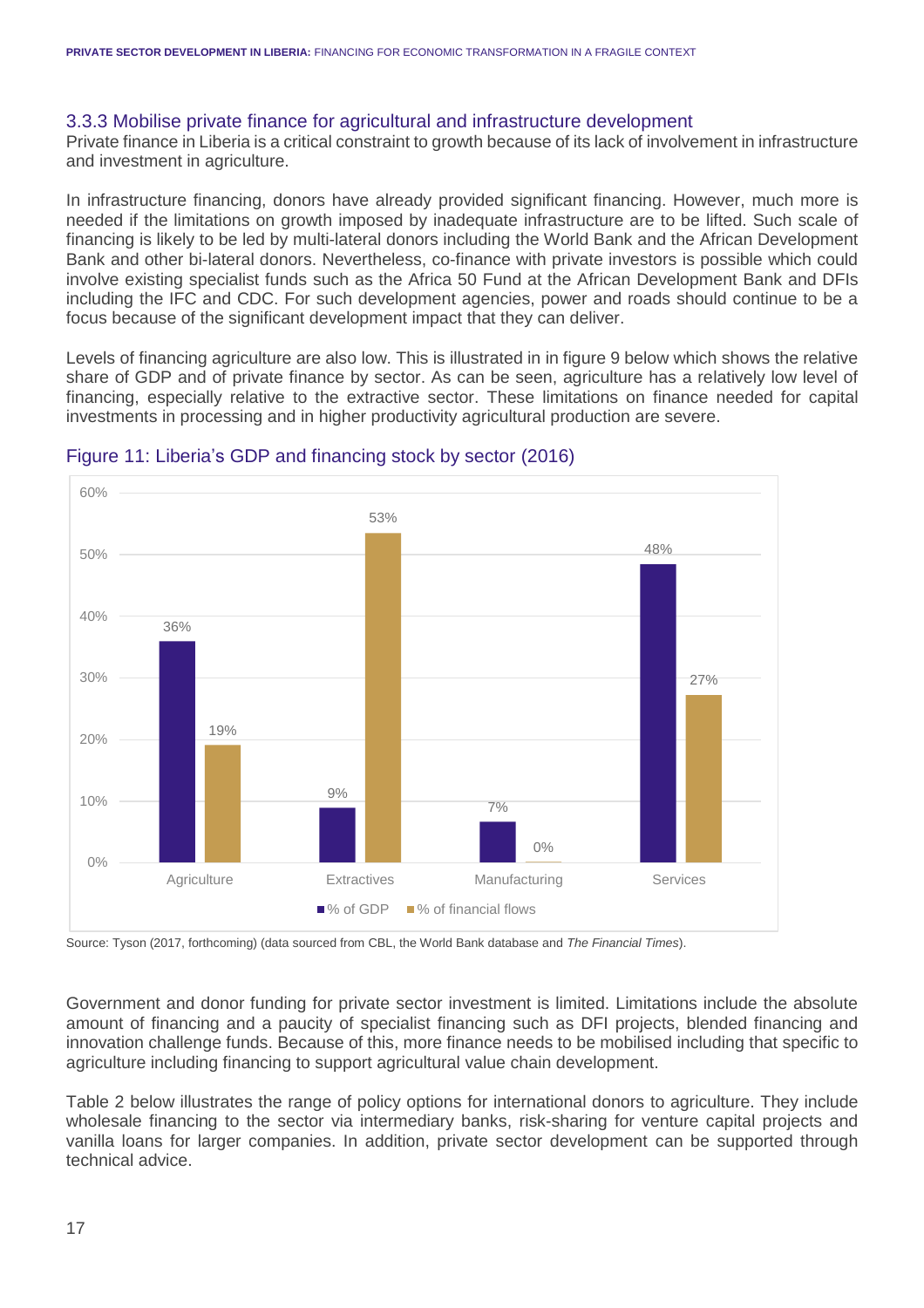| <b>Instrument</b>                                             | <b>Typical structures</b>                                                                                                                 | <b>Example market</b><br>segment                           |
|---------------------------------------------------------------|-------------------------------------------------------------------------------------------------------------------------------------------|------------------------------------------------------------|
| <b>Debt and equity</b><br>financing                           | Debt and equity, including in local currency and<br>for relatively long periods                                                           | Larger companies and<br>value-chains                       |
| 'Ring-fenced' funds via<br>financial<br><b>intermediaries</b> | Intermediaries are typically local banks or<br>microfinance institutions serving small and<br>microbusinesses                             | <b>SMEs and small farmers</b>                              |
| <b>Venture capital funds</b>                                  | Equity, quasi-equity and debt for new<br>investments, including via fund-of-funds and<br>risk-sharing with investors                      | Innovative businesses and<br>greenfield sites              |
| <b>Raising and managing</b><br>third-party funds              | Including loan syndication and funds to provide<br>diversification benefits to investors through risk-<br>pooling                         | Funds in manufacturing;<br>not used extensively to<br>date |
| <b>Advisory services and</b><br>technical advice              | Support for domestic financial institutions,<br>private investors and firms; can be difficult to<br>leverage because it is cost-intensive | Building a pipeline of<br>'bankable firms'                 |

#### Table 2: Policy instruments for manufacturing and agricultural processing

Source: Tyson (2017).

Consideration should be given as to which of these approaches are suitable for Liberia especially in light of the perception amongst private investors of the high risk of investing in Liberia. This warrants a focus on risk mitigation by donors. For example, policy instruments could include co-investments with private investors through equity, mezzanine debt and risk pooling.

Engaging with 'anchor investors' could also bring significant advantages in value-chain development. Discussions with such investors with a view to providing them with co-financing arrangements that would facilitate additional investment in processing should be an important part of mobilising finance for the agricultural sector in Liberia. This is especially true of those who have already made investments in Liberia but with low levels of agricultural processing and those who have not made investments in Liberia to date but who have expertise in agriculture in other low-income countries.

In addition, in the immediate term, there is a strong role for 'impact accelerator funds' because of their ability to initiate transformational change through strong demonstration effects and a forum for 'learning by doing'.

It is also of note that the agricultural sector provides development impact effects that are compatible with the goals of socially responsible investors and DFIs. This is because of its potential to create employment and hence alleviate poverty while upholding environmental and social standards. Hence, the expansion of these activities should be of particular interest to investors holding dual mandate for financial returns and development impacts. They should be focused on as potential investment partners.

Finally, there are concerns that these forms of blended financing can lead to subsidies and rent seeking. These issues relate to the difficulty of assessing financial additionality, creating unwarranted 'subsidies' for private investors. (For example, Carter and Tyson, 2017) However, this unlikely in the instance of Liberia. Currently, where there is very limited private finance outside of FDI in the extractive sector. the Liberian agricultural sector enjoys negligible private financing flows so blended finance is unlikely to replace financial flows that would have happened anyway. Hence, the risk of unwarranted subsidies from blended finance is limited.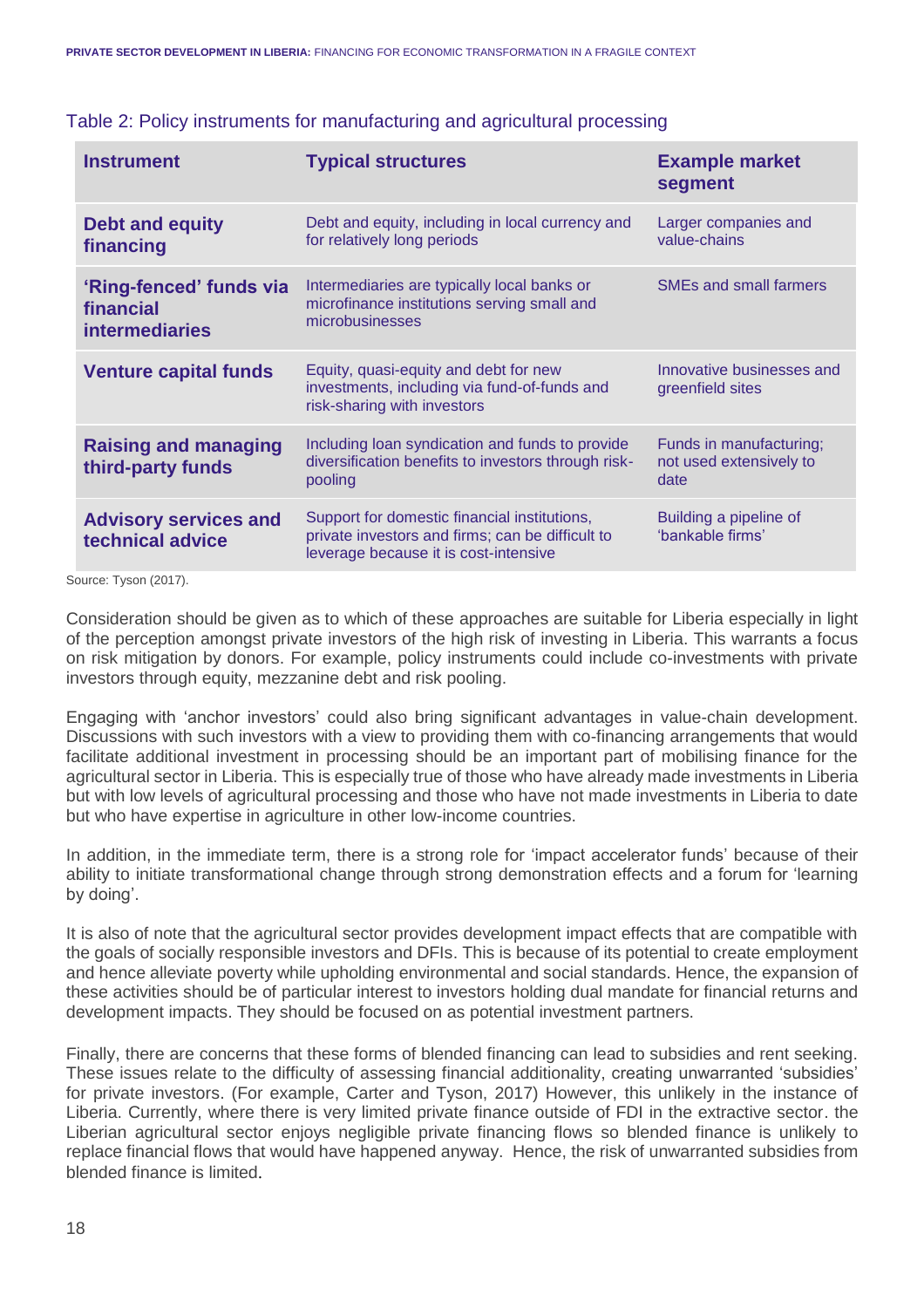#### Box 3: Special Economic Zones in Liberia

In order to be successful, special economic zones need to provide clustering effects. Elsewhere these have included providing firms with dedicated access to electricity, public funding of transport links and special concessions to investors such as tax breaks and publicly-funded staff training.

For example, in Ethiopia, SEZs have been run by a dedicated public organisation that closely coordinates practical and institutional operations with the goal of providing a "one-stop shop" for investors. SEZs include delivery of reliable energy through a dedicated substation. The SEZs have attracted a number of investors and are expected to generate 60,000 jobs. However, they continue to face challenges including power failures and sourcing supplies, cost of transport and labourmanagement issues. (Hoque, 2017)

Similarly, in Rwanda, the government established a Special Economic Zones Authority of Rwanda to develop SEZs. As for Ethiopian, SEZs provided dedicated infrastructure and trade facilitation for producers. This included reliable power, water, storage and warehousing and technology infrastructure as well as improved transport connections by road and rail. Investors are also offered tax incentives. The SEZs have attracted investors from China and the United Kingdom in textile production. However, development has been slowed by Rwanda's landlocked status with related high cost of transport and a shortage of appropriately skilled labour. (Papadavid and Tyson, 2017)

The Liberian Government's 2015 economic strategy includes development of special economic zones including in Monrovia and Buchanan. These choices appear sound as they offer proximity to ports and supplies of labour from the urban population. However, the zones are currently underdeveloped. For example, there is limited electrical power and weak transport between the special economic zone, input supplies and export facilities.

Consideration should be given to how the existing SEZs can be developed to provide stronger clustering effects including integrating them into the broad strategy for development of agricultural processing and value chains.

### 3.4 Conclusion

This section has discussed how Liberia might execute its economic strategy. The reality is that there is no easy or formulaic pathway to starting and sustaining economic transformation. Further, Liberia faces significant barriers to such a pathway including ineffective infrastructure and very limited private finance.

However, economic literature suggests that a possible option is using close partnership between public and private actors to coordinate simultaneous public and private investments and financing of private sector investments. This is most likely to be achieved by the Government of Liberia leading mechanisms for this coordination. This could include the creation of a dedicated politically empowered agent or extended mandates for existing public agents such as the PIU or the Central Bank.

Equally important is that donors align their activities to support development in the agricultural sector including coordinated infrastructure development (which is already partially an execution by donors such as the World Bank) and mobilising private finance.

In relation to the latter, further progress is needed. In the immediate term in Liberia, there is a strong role for 'impact accelerator funds' to lead demonstration projects and for existing 'anchor firms' to be engaged to extend their existing activities in the agriculture sector into greater levels of processing in Liberia.

Whilst economic transformation is a complex and difficult process, in the short-term it would be possible for this strategy to start the process. Given the depth of poverty and economic underdevelopment in Liberia today, execution of such a strategy should be given consideration.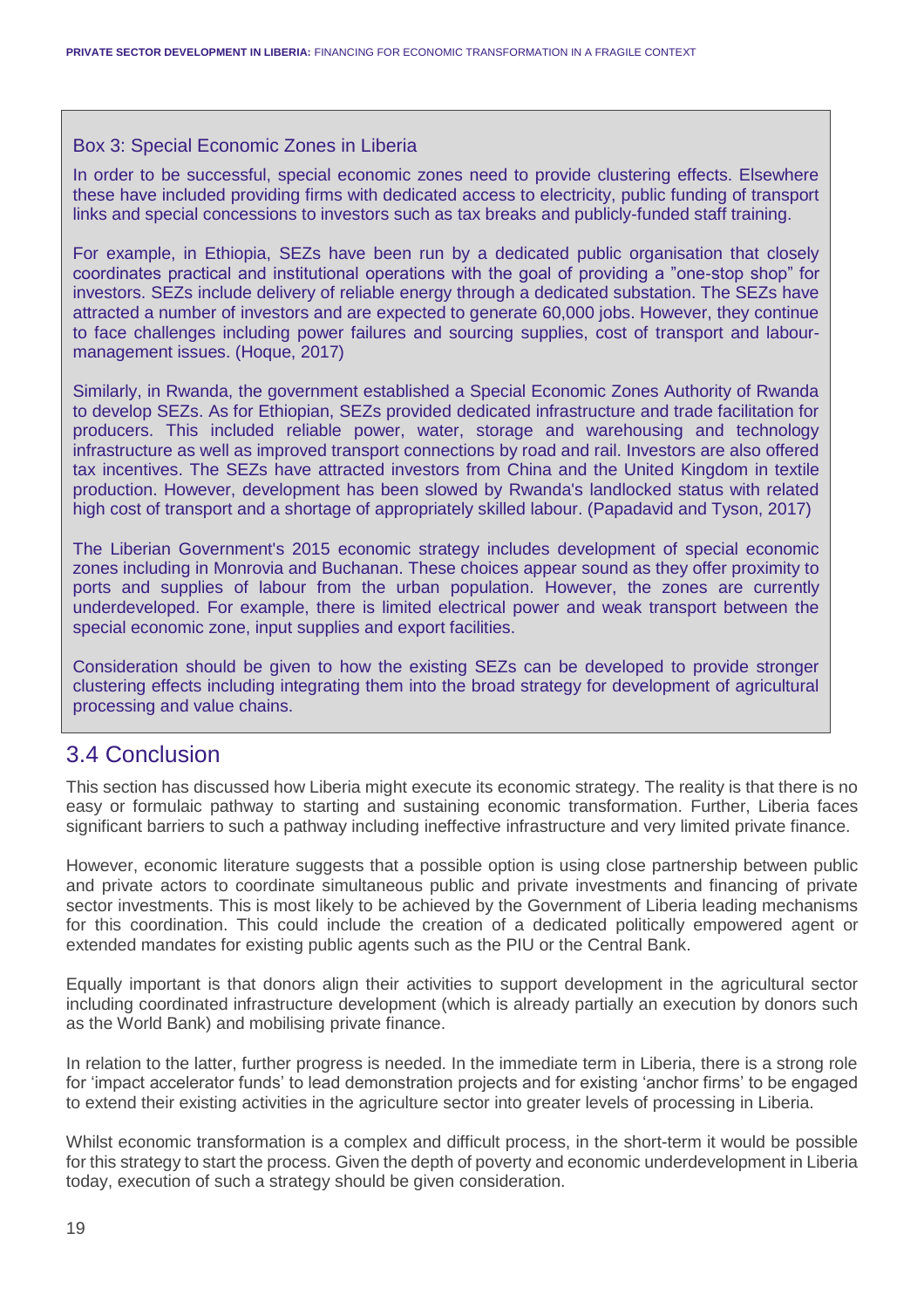## 4. CONCLUSION

Economic growth plays a key role in stabilising fragile and conflict affected states. However, relatively few countries have made the transition from a FCAS to a stable state and even fewer still to a prosperous one.

Further, creating conditions for economic stability and growth requires not only economic growth, but also structural change the fundamental processes of which are increases in productivity and formal employment.

The barriers to this are high. Liberia illustrates the difficulties. Its economic structure is typical of FCAS and low-income countries with a high concentration of GDP and employment in subsistence agriculture and informal occupations and a reliance on the extractive sector for fiscal revenues and exports. It is vulnerable to major changes in the real effective exchange rate. It commands low levels of saving. Economic growth is constrained by ineffective infrastructure, low levels of private finance and social and economic environments which hamper businesses. The economy is vulnerable to shocks such as the Ebola crisis and global commodity price falls. Poverty levels are high. The Government suffers from weak institutional capacity and low fiscal revenues.

However, Liberia also illustrates the possibilities of positive change in fragile and conflict affected states. The end to its civil war in 2003 brought strong economic growth and political stability. In October 2017, it held democratic elections that were broadly seen to be fair and peaceful at the time of writing. Donors assistance has achieved improvements in infrastructure, such as increases in electrical power and paved roads, and in capacity at public institutions.

However, the economic literature suggests that a more focused approach is needed if structural economic transformation is to be initiated and maintained. As discussed in this paper, Liberia, with its limited capacity and resources, may be better to focus on development of a single sector – most likely to be agriculture including processing and value-chains – by building stronger coordination mechanisms to deliver the required infrastructure and to coordinate the public and private sector investments.

Donors have already delivered significant support in Liberia. However, they could help in this strategy by re-orientating and increasing support for private sector development in agriculture. As well as by participating in coordinated programmes with the Government and delivering industry-specific infrastructure. This requires increased and innovative financing.

Such financing should include, in the immediate term, increased accelerator impact funds and blended finance. It should also include working with large-scale firms with the industry expertise to build value chains including those already active in Liberia and those active in the sector in other low-income countries.

The challenges to executing the strategy are many. However, Liberia has an aspiration to become a middle-income country by 2030 - a goal which promises to bring a permanent end to the grinding poverty that the majority of its citizens suffer as well as stability and prosperity. Such a goal is worthy of sustained efforts and risk-taking by the Government of Liberia and its people in partnership with the donors who support them.

Finally, it should be noted that such focus single sector approach should be seen as a starting point for economic transformation in low-income countries. In the medium term, it would be hoped that much greater deepening and diversification of multiple sectors across the economy would be achieved and, indeed, would be seen as necessary for achieving middle income status where economies are not only larger but more complex and diversified, providing the means to achieve broadly-shared prosperity and economic and political stability are the goals of economic transformation.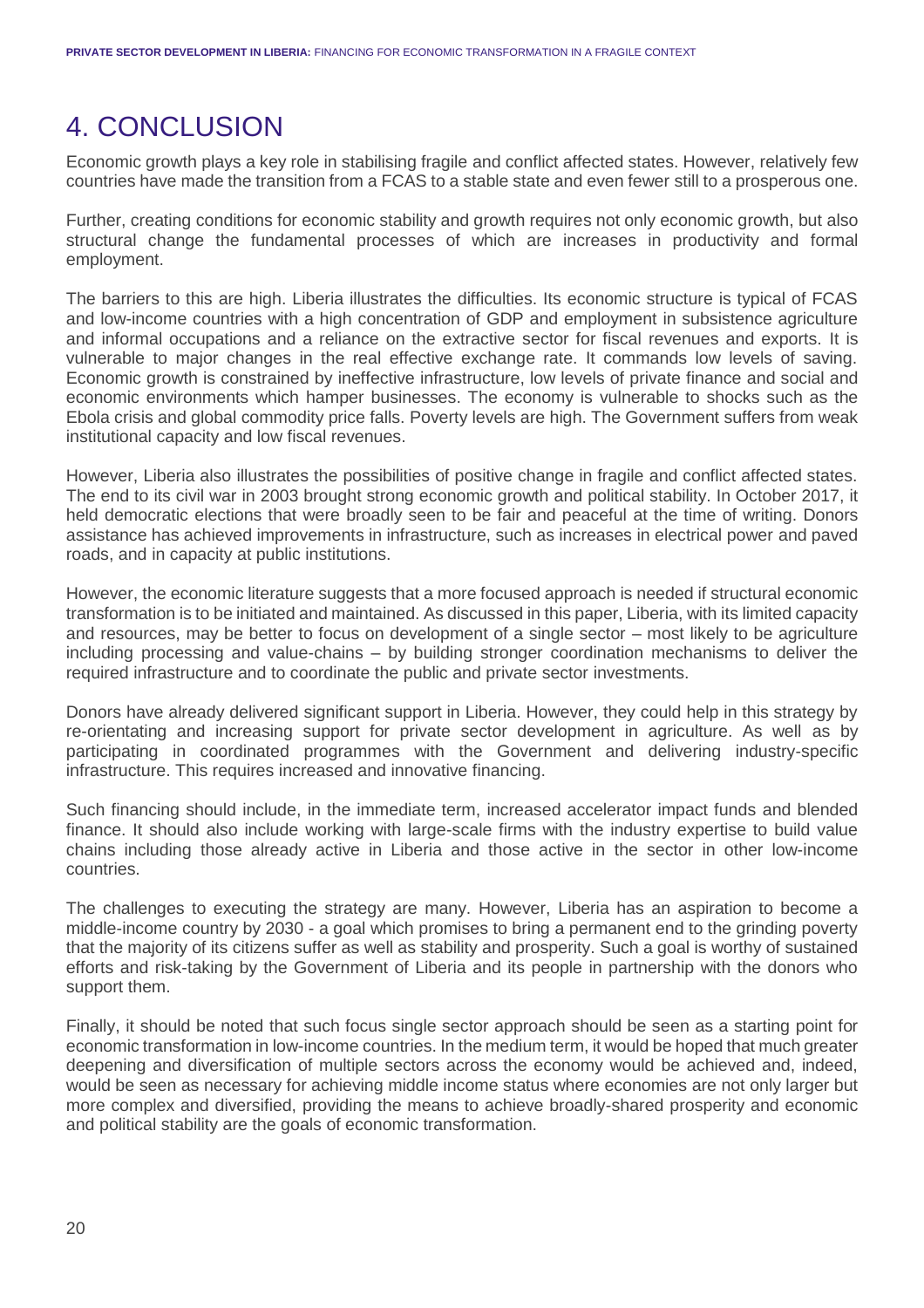## REFERENCES

African Development Bank (2013) 'Liberia: infrastructure and inclusive growth'.

Carter, P. and Tyson, J. (2017) 'Development financing in Africa'. Addis Ababa: UNECA.

Central Bank of Liberia (2015) 'Liberia Financial Inclusion Survey Report'. Monrovia, Liberia.

Central Bank of Liberia (2016) 'Annual Report'. Monrovia, Liberia.

Central Bank of Liberia (2017) 'Strategic Plan 2017-2019'. Monrovia, Liberia.

Ciment, J. (2013) 'Another America: The Story of Liberia and the former slaves who ruled it'. New York: Hill and Wang.

European Report on Development (2015) 'Financing Global Sustainable Development after 2015'. London: Overseas Development Institute.

Hoque, S. (2017) 'Ethiopia's economic transformation and job creation: the role of the Hawassa industrial Park.' SET Blog. London: Overseas Development Institute. [http://set.odi.org/sonia-hoque-odi](http://set.odi.org/sonia-hoque-odi-ethiopias-economic-transformation-job-creation-role-hawassa-industrial-park/)[ethiopias-economic-transformation-job-creation-role-hawassa-industrial-park/](http://set.odi.org/sonia-hoque-odi-ethiopias-economic-transformation-job-creation-role-hawassa-industrial-park/)

International Finance Corporation (unpublished) 'Business, War and Peace - Private Enterprise in Conflict-related Situations'.

International Monetary Fund (2015) 'Building Resilience in Sub-Saharan Africa's Fragile States'.

International Monetary Fund (2016) 'Liberia: Staff Report for the 2016 Article IV Consultation and the Third Review of the Staff-Monitored Program-Press Release; Staff Report; and Statement by the Executive Director for Liberia'.

International Monetary Fund (2016a) 'Liberia – Selected Issues'. IMF Country Report No. 16/239.

International Monetary Fund. (2017) 'Sub-Saharan Africa: Regional Economic Outlook: Restarting the Growth Engine'.

McMillan, M., Page, J., Booth, D. and te Velde, D. (2017) *Supporting economic transformation: An approach paper.* SET report. London: Overseas Development Institute.

Papadavid, P. and Tyson, J. (2017) *Financing Manufacturing in Africa: Macroeconomic Conditions and Mobilising Private Finance.* SET report. London: Overseas Development Institute.

Prizzon, A. (2017, forthcoming) *Financing Solutions for situations of crisis, fragility and conflict - Liberia case study.* London: Overseas Development Institute.

Republic of Liberia (2015) 'Economic Stabilisation and Recovery Plan'.

Said, J. (2017) 'How Liberia Can Diversify its Economy for Inclusive Growth'. Tony Blair Institute for Global Change, Presentation at the Liberia Development Conference, Monrovia.

Tyson, J. (2015) *Life Insurance Markets in sub-Saharan Africa*. London: Overseas Development Institute.